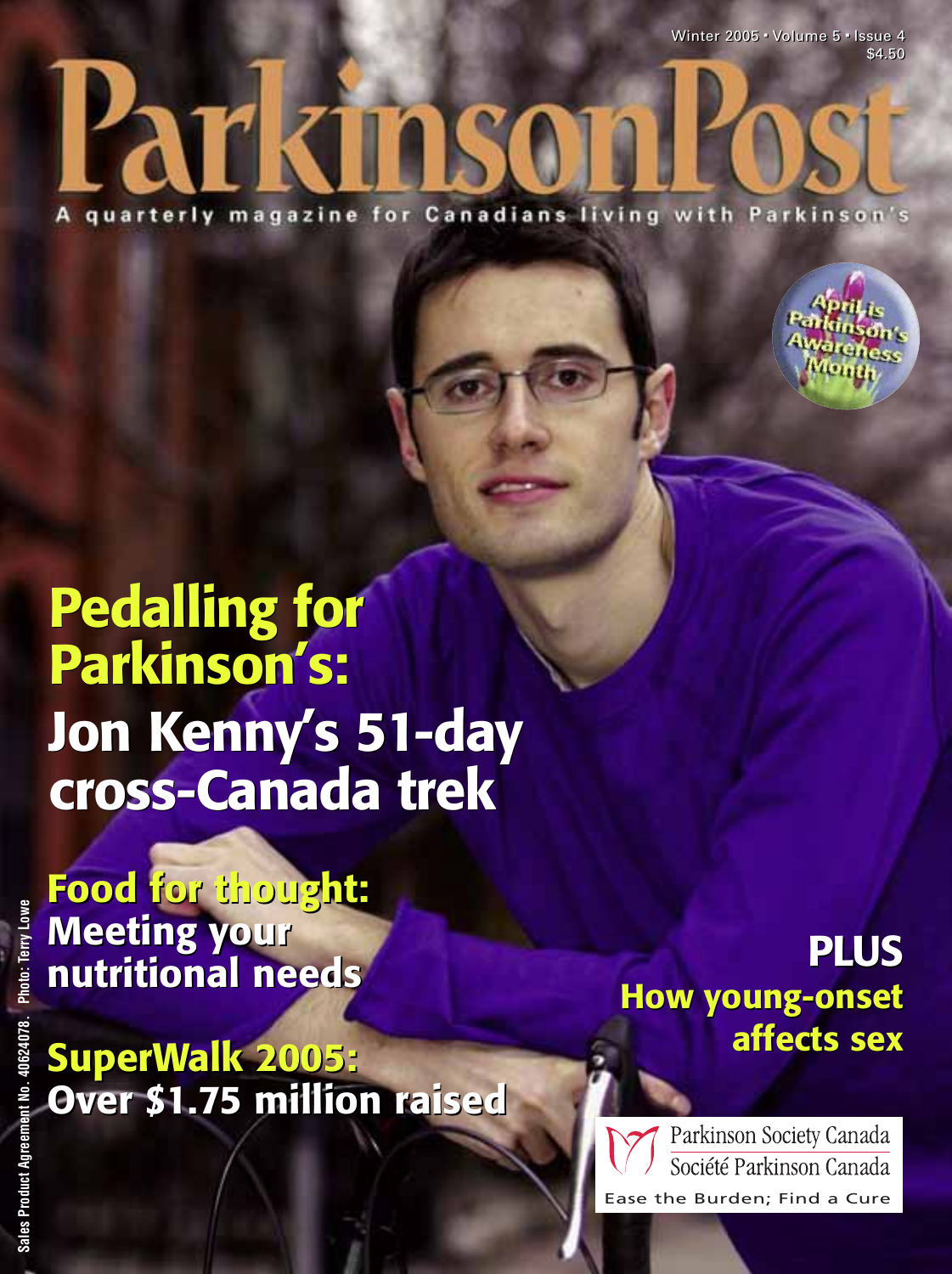# **SuperWalk**<br>for Parkinson's



**For details about a walk near you and prize updates visit www.superwalk.com.**

**Come and be part of the fun this September!**

# **Join in the fun!**

**Be part of SuperWalk for Parkinson's this September 2006!**

**Collect pledges and walk with your friends and family! You can plan now to be involved…**

**Join the ranks of the SuperSTARWalkers**: Raise over \$1,000 and the fun gets better! Receive a **SuperSTARWalker** hat and a pin for each year you reach this level plus enjoy the special incentives and draw prize just for these walkers.

**Bring along a team:** Invite your friends and family to join you for the day! Sharing the day will make it more fun so check out the extra incentives for groups of 4 to 10 walkers.

**Enjoy the prizes**: In addition to local prizes, for every \$100 raised, each walker gets one chance to win some great national prizes!

**Volunteer** to work on a committee: Call the regional office closest to you (see pages 5 & 6 for the number) and become part of the success in your region!

**Register on-line:** Visit www.superwalk.com and find out how easy it is to join a walk and ask your friends for their support while providing them with immediate receipts.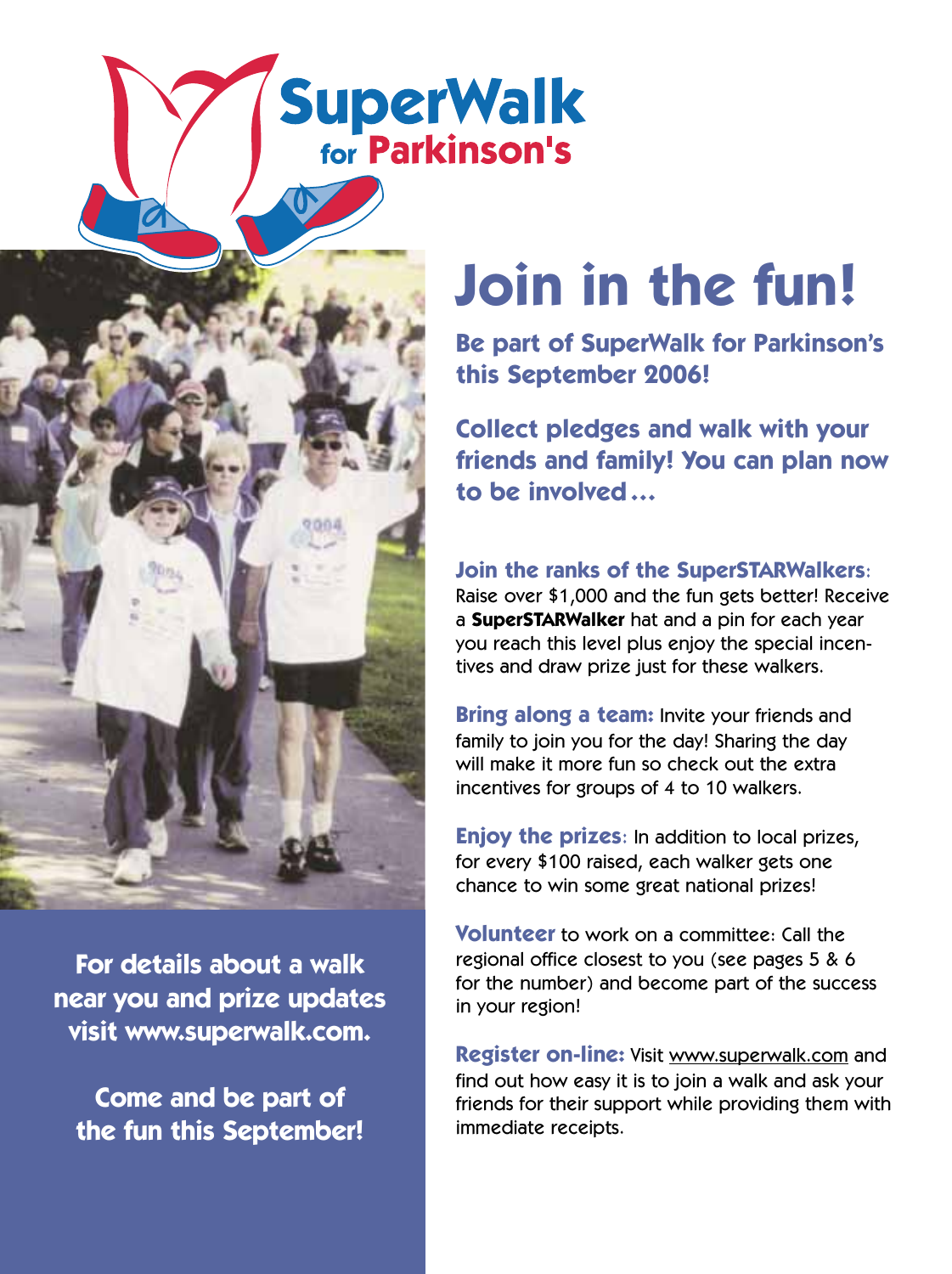# **Letter from Parkinson Society Canada**

Parkinson Society Canada Société Parkinson Canada

#### **Editorial Advisory Committee**

**Bonnie Clay Riley** Person with Parkinson's B.C.

**Diane Van Erum** Director Communications Parkinson Society Quebec

> **Rebecca Gruber** Physiotherapist Ontario

**Jan Hansen** Director of Support Services The Parkinson's Society of Southern Alberta

**Shirin Hirji** Person with Parkinson's Quebec

**Beth Holloway** Person with Parkinson's Newfoundland and Labrador

> **Dr. Mandar Jog** Neurologist Ontario

#### **Barbara Snelgrove** National Manager Education and Services PSC National

**Peggy Yates** National Director Communications and Marketing PSC National

> **Dr. John Wherrett** Neurologist Ontario

*ON OUR COVER: Jon Kenny, from Vancouver, BC, cycled across Canada to raise awareness for Parkinson's disease. Read Jon's story on page 20.*

All of us at Parkinson Society Canada are constantly seeking ways to improve our service to Canadians living with Parkinson's disease. So as the editor of the *Parkinson Post*, I, along with the editorial team, have been working hard over the past months to deliver an improved magazine.

Although we have had our challenges during the past year, we have been busy working to improve service, customer relations and delivery of a more timely *Parkinson Post*. Each one of us appreciates your support for the only national Canadian magazine focused on Parkinson's disease. Thank you.

I also wanted to thank and welcome new subscribers who came our way through the combined mailing we did with our regional partner, Parkinson Society Canada Central and Northern Ontario. We combined *LiveWire* with the *Parkinson Post*, and the results have been very positive.

Also, to those who answered our survey in the fall 2005 *Parkinson Post*, thank you. Your feedback has been valuable, and in our spring issue, you'll begin to see the articles that you and other readers have suggested.

In fact, in the next few issues of *Parkinson Post*, you'll find stories on the Donald Calne Lecture 2005, April Awareness, the World Parkinson Congress 2006, National Volunteer Award recipients, SuperWalk, and more profiles of courage from our "We are the Faces of Parkinson's" campaign. You'll also read more Regional Partner news, First Person stories, resource reviews, and the latest information on Parkinson's research and advocacy.

This year, due to rising postal and other costs, the *Parkinson Post* will have our first subscription increase in nearly four years. The rates will increase for those subscribers whose subscription ends with this winter 2005 issue. Watch for our new subscriber card in our spring issue and on our website in the coming months.

It is a very exciting time for the *Parkinson Post* and Parkinson Society Canada, and we want all of our stakeholders to be part of our changes and improvements.

Peggy Yates, CFRE, National Director, Communications and Marketing, Parkinson Society Canada Toronto, ON

P.S. As spring approaches, let's not forget that Parkinson's awareness month is fast approaching. Contact the regional partner office near you and volunteer. We need your help to raise awareness and funds to further our mission: to ease the burden and find a cure.

Photo: Terry Lowe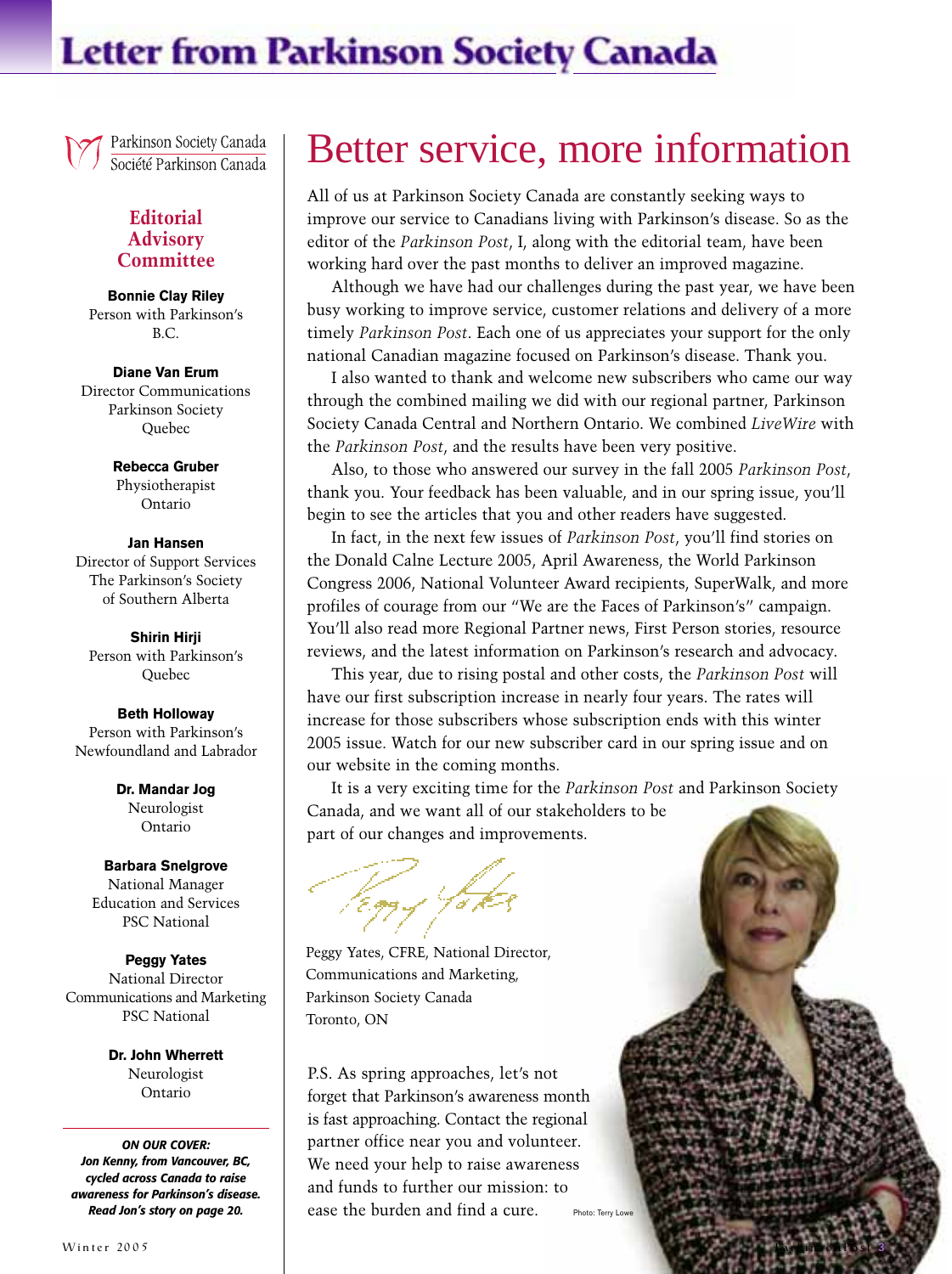# **Contents**

#### **FEATURES**

Nutrition

**Food for thought: Meeting the nutritional challenges of Parkinson's 8**

## Support

"I am proud of us" Facing Parkinson's with love and patience



#### Awareness Meet the Faces of

Parkinson's: The story behind PSC's new awareness campaign **14**

## **COLUMNS**

Letter from Parkinson Society Canada Better service, more information **3**

#### Regional Partners/Roundup

Highlights from PSC partners across Canada **5**

#### The Advocate

Issues of interest to people with Parkinson's **7**



#### Health Tip How to make your bathroom safe **7**

#### Website Highlights

Your guide to what's new on-line at **www.parkinson.ca 15**



SuperWalk SuperWalk for Parkinson's: A new record **16**

#### First Person

Fifty-one days that changed my life: Lessons learned along the road **20**

#### Research Report

 $\bullet$  $\bullet$  $\bullet$  $\bullet$  $\bullet$  $\bullet$ 

A look at current Parkinson's research around the world **18**

- Valuable insights from postmortem studies:
	- Understanding dementia in Parkinson's disease
	- Tracking the cause of gait disorder
- Dopamine, parkin function and cell production

Ask the Expert Young onset PD and sexual health **22**



**Resources** A selection of the latest educational resources **23**



*Parkinson Post* Vol. 5, Issue 4, Winter 2005

Parkinson Society Canada 4211 Yonge Street, Suite 316, Toronto, ON M2P 2A9

> **Editor**: Peggy Yates

**Publisher**: BCS Communications Ltd.

**How to contact** *Parkinson Post***:**

*Parkinson Post* **4211 Yonge Street, Suite 316 Toronto, ON M2P 2A9 Phone: (416) 227-9700 Toll Free: (800) 565-3000 Fax: (416) 227-9600 E-mail: editor@parkinson.ca subscriptions@parkinson.ca Website: www.parkinson.ca**

*Parkinson Post* (ISSN #1489-1964) is the official publication of Parkinson Society Canada, and is published quarterly by BCS Communications Ltd., 101 Thorncliffe Park Drive, Toronto, ON M4H 1M2. Tel: (416) 421- 7944 Fax: (416) 421-0966. All rights reserved. Contents may not be reproduced without permission of Parkinson Society Canada. Printed in Canada. All material related to Parkinson's disease contained in this magazine is solely for the information of the reader. It should not be used for treatment purposes. Specific articles reflect the opinion of the writer and are not necessarily the opinion of Parkinson Society Canada or the publisher. Canadian Publication Mail Sales Product Agreement No. 40624078. © 2006

#### **Advertising Policy**

The acceptance of advertising in *Parkinson Post* is not an indication that Parkinson Society Canada or any of its divisions endorses any of the products or services listed. For people living with Parkinson's, it is recommended they consult their health professionals before using any therapy or medications. Parkinson Society Canada accepts no responsibility for any claims made in any advertisement in *Parkinson Post*.

#### **Our mission**

*Parkinson Society Canada/ Société Parkinson Canada is the national voice of Canadians living with Parkinson's. Our purpose is to ease the burden and find a cure through research, education, advocacy and support services.*

Parkinson Society Canada Société Parkinson Canada

. . . . . .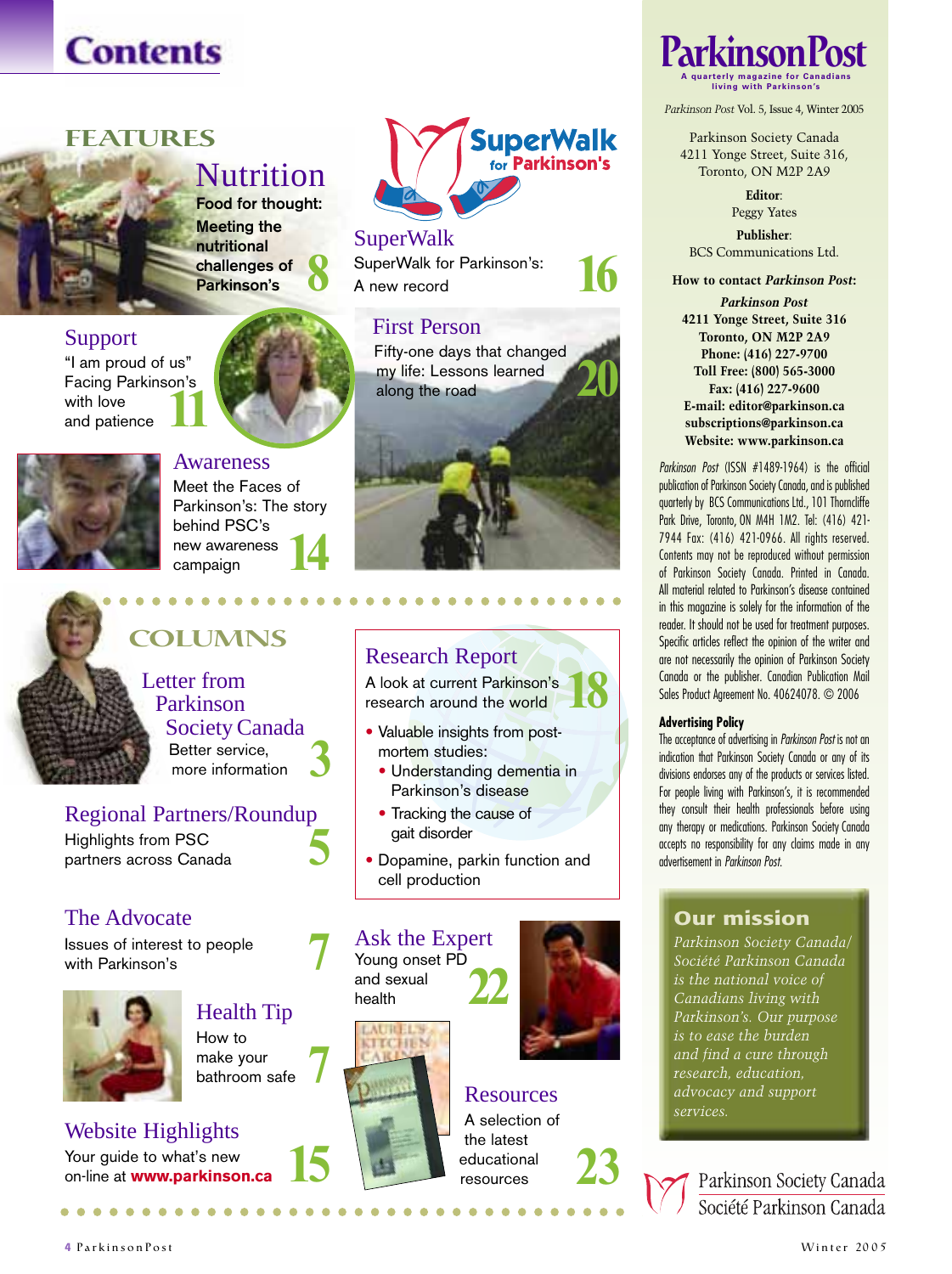# National Office and Regional Partners

*For information, programs and services in your area, or to make a donation, contact the following offices:*

#### **PSC National Office**

4211 Yonge Street, Suite 316 Toronto, ON M2P 2A9 Ph: (416) 227-9700 Toll Free: (800) 565-3000 Fax: (416) 227-9600 www.parkinson.ca

#### **Parkinson Society British Columbia**

890 West Pender Street, Suite 600 Vancouver, BC V6C 1J9 Ph: (604) 662-3240 Toll Free (BC only): (800) 668-3330 Fax: (604) 687-1327 www.parkinson.bc.ca

- SuperWalk was a great success and raised \$140,000 in BC.
- A three-day facilitator's conference took place in October with 28 facilitators in attendance.
- Seventy people attended the educational meeting in Vancouver, and for the first time, eight health-community organizations participated in a fair after the meeting.
- The New Diagnosis Day was held on November 12 with presentations from Dr. Martin McKeown and Susan Calne of Pacific Parkinson's Research Centre.
- The first volunteer recognition reception was held on November 30.

#### **Victoria Epilepsy and Parkinson Centre**

813 Darwin Avenue Victoria, BC V8X 2X7 Ph: (250) 475-6677 Fax: (250) 475-6619 www.vepc.bc.ca

- Popular three-week early-stage PD program received wonderful feedback and resulted in many of the participants forming a lunch group.
- Clinical psychologist Nancy Reeves gave an inspiring presentation on "Finding meaning and growth through Parkinson's."
- The agency has launched a "Parkinson's Mind Body Program" that draws on research from the

fields of physiotherapy, speech therapy, cognitive therapy, yoga and kinesiology. The new group service is being led by two certified yoga instructors and includes a focus on releasing physical tension and anxiety.

#### **The Parkinson's Society of Alberta**

Edmonton General, Room 3Y18 11111 Jasper Avenue Edmonton, AB T5K 0L4 Ph: (780) 482-8993 Toll Free: (888) 873-9801 Fax: (780) 482-8969 www.parkinsonalberta.ca

#### **The Parkinson's Society of Southern Alberta**

102-5636 Burbank Crescent SE Calgary, AB T2H 1Z6 Ph: (403) 243-9901 Toll Free (Alberta): (800) 561-1911 Fax: (403) 243-8283 www.parkinsons-society.org

- The Dr. Frank Ramsay Graduate Award in Neuroscience has been established by PSSA at the University of Calgary. The \$1,000 scholarship honours Dr. Frank Ramsay (ret. neurologist). The 2005 recipient is Krissy Doyle, a secondyear Masters of Science student in medical neurosciences, who is studying deep brain stimulation in Parkinson's.
- **PSC's AGM and meetings were** attended in Winnipeg by PSSA Board members Dr. Jim Emmett and Mr. Dan Cooney. Marilynne Herron and Gisele Marcoux (PSSA Direct Service staff) and Judy Axelson, executive director, PSSA, also attended.
- **PSSA now holds two young onset** groups in Calgary, with a third planned for this year. Young onset groups also meet in Red Deer and Lethbridge.

**Saskatchewan Parkinson's Disease Foundation**

103 Hospital Drive, Box 102 Saskatoon, SK S7N 0W8 Ph: (306) 966-1348 Fax: (306) 966-8030 E-mail: spdf@sasktel.net

- SuperWalk 2005 in Saskatoon raised approximately \$52,000. Our volunteer group is already gearingup for SuperWalk 2006!
- The week of September 26 was Parkinson Week. Two worldrenowned movement disorder experts, Dr. William J. Weiner and Dr. Lisa M. Shulman from Baltimore, Maryland, delivered excellent presentations in Saskatoon and Regina.
- Movement disorder clinics were held in Saskatoon and Regina.
- $\blacktriangleright$  The 13th Annual Regina Curling Classic for Parkinson's Research will be held on March 31 to April 1, 2006.

#### **Parkinson Society Manitoba**

171 Donald Street, Suite 302 Winnipeg, MB R3C 1M4 Ph: (204) 786-2637 Toll-Free: (866) 999-5558 Fax: (204) 786-2327

- ▶ PSM welcomes Marc Pittet as the Regional Chair (2005–2007). Marc's expertise in governance process will benefit the organization as it continues to work towards independence and self-sufficiency.
- PSM bids a fond farewell to Terry Snell (Chair from 2003–2005). Terry will continue to support the fund development for the organization.
- Support groups continue to work towards self-directed operation with the help of Linda Rigaux, co-ordinator programs and services.
- Thanks to all those who attended the AGM on November 3–6, 2005.

#### *continued on page 6*

Parkinson Society Canada Société Parkinson Canada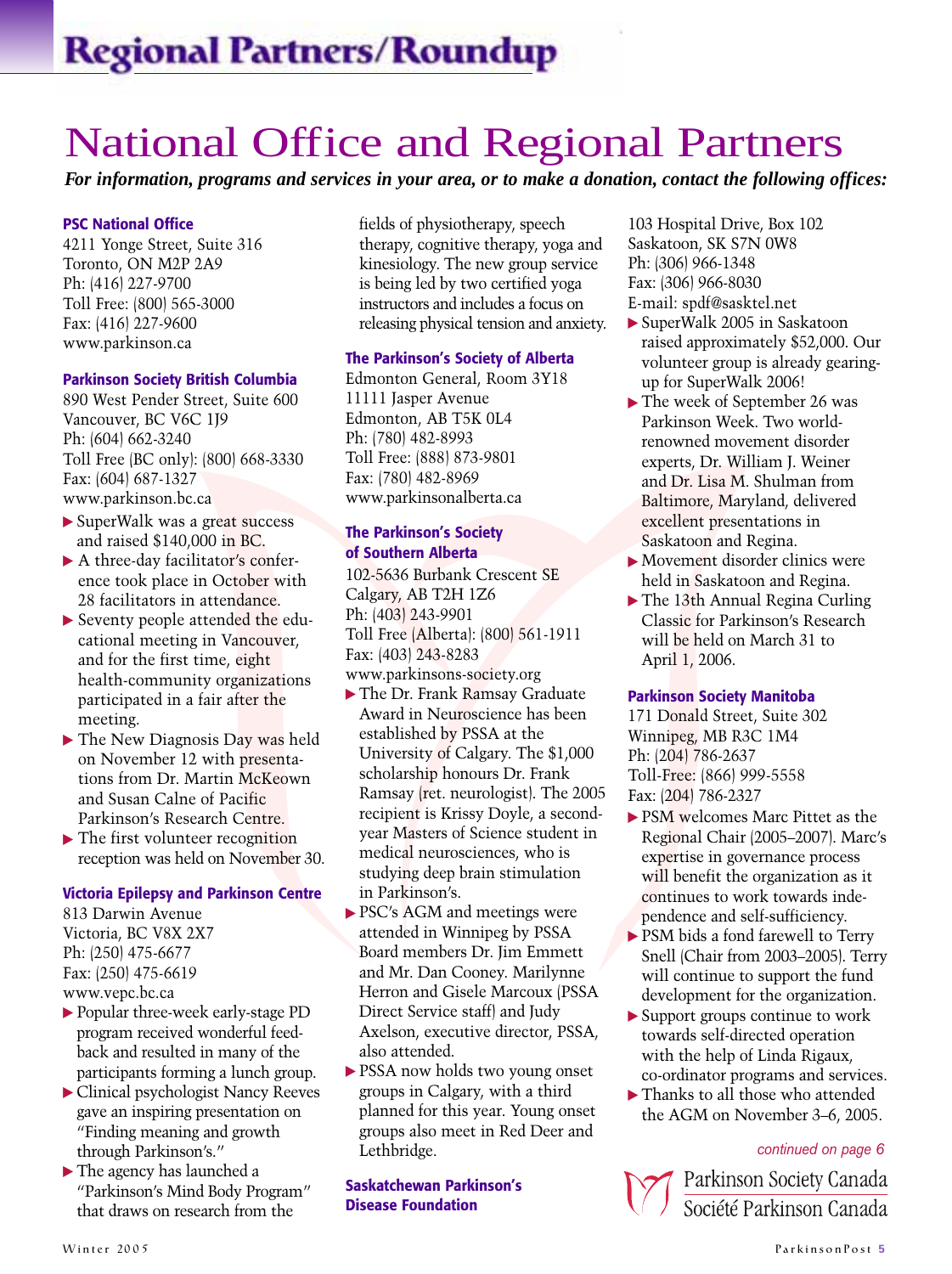Special thanks to the AGM planning committee: Terry Snell, Shaun Hobson, Lisa Gilmour, Wayne Buchanan, and Nichola Lastella from PSM; Joyce Gordon, Melissa Adamson, Peggy Yates, and Debbie Davis from PSC.

#### **PSC Central and Northern Ontario Region**

4211 Yonge Street, Suite 321 Toronto, ON M2P 2A9 Ph: (416) 227-1200 Toll Free National: (800) 565-3000 Fax: (416) 227-1520

- PSP/MSA Conference organized by CNOR and PSP Canada in November had 100 participants.
- Represented CNOR/PSC at the Shopper's Home Health Care annual trade show, which hosted 2,500 delegates.
- Represented CNOR at the Ontario Community Support Associations conference, which hosted 400 delegates
- Held a volunteer appreciation tea that thanked community and office volunteers for their support.
- Sandra Jones, client services and education co-ordinator, was the recipient of the Mimi Feutl award at this year's AGM.

#### **PSC Southwestern Ontario**

4500 Blakie Road, Unit #117 London, ON N6L 1G5 Ph: (519) 652-9437 Toll Free Ontario: (888) 851-7376 Fax: (519) 652-9267 www3.sympatico.ca/pf.swo

 SuperWalk for Parkinson's raised over \$213,000.

- $\blacktriangleright$  Sold 52,470 tulip bulbs, a 10 per cent raise over last year.
- Held Community Volunteer Fairs for Parkinson's in Windsor and Kitchener.
- Upcoming PEP for Community Caregivers was presented at the Community Care Worker Conference 2005, hosted by Red Cross Community Health Services.
- Support group facilitators learned about group dynamics and self-care thanks to speaker Rosita Hall, who has designated Parkinson's as her

charity of choice this year.

#### **Parkinson Society Ottawa**

1712 Carling Avenue Ottawa, ON K1Y 4E9 Ph: (613) 722-9238 Fax: (613) 722-3241 www.parkinsons.ca

- In early October, we participated in the annual Day of Caring program set up by Volunteer Ottawa and United Way. Three volunteers planted 1,000 James Parkinson tulip bulbs in the flower beds in front of our building.
- The Family Education Series, an informal group with panel presentations by health professionals, was held in November and attracted many newly diagnosed people and their family members.
- The annual holiday party was held in early December. Three generations of members and their families enjoyed the talent show, lunch, carol-singing with the Kiwanis Club and, of course, Santa Claus.
- A new monthly support group began in Kemptville in January 2006. It is facilitated by a social worker from Kemptville District Hospital.
- $\blacktriangleright$  To strengthen an existing partnership with the Algonquin College public relations program, we are providing mock interviews to all second-year students in exchange for having a student for each of two seven-week placements.

#### **Société Parkinson du Québec**

1253 McGill College, Suite 402 Montreal, QC H3B 2Y5 Ph: (514) 861-4422 Toll Free: (800) 720-1307 National francophone line Fax: (514) 861-4510 www.infoparkinson.org

- Conducted a thorough review of the organization's internal management and funding policy in order to develop a strategic plan.
- Prepared the Parkinson's month activities.
- Launching of a spring membership campaign.

#### **PSC Maritime Region**

5991 Spring Garden Road, Suite 830 Halifax, NS B3H 1Y6 Ph: (902) 422-3656 Toll Free (NS, NB & PEI): (800) 663-2468 Fax: (902) 422-3797 www.parkinsonsocietymaritimes.ca

- The region is incorporated and now receives CRA status as a charitable organization.
- SuperWalk set a record with a 30 per cent increase in revenue.
- Annual conference attracts delegates from six provinces and two states.
- AGM elects new Board with four directors from NS, four from NB and one from PEI.
- **First regional awards presented to** Art MacPhee (Volunteer), Moncton (Chapter), Banyan Tree Foundation (Leadership), Rene O'Flaherty (Health care), and Mildred Nickerson (Lifetime).
- New regional poster, brochure, and resource guide launched with a grant from Allegra Print.

#### **Parkinson Society Newfoundland and Labrador**

#### The Viking Building

136 Crosbie Road, Suite 305 St. John's, NL A1B 3K3 Ph: (709) 754-4428 Toll Free (NFLD/Labrador):

- (800) 567-7020 Fax: (709) 754-5868
- Regional SuperWalks raised more \$36,800.
- Volunteers sold almost 20,000 tulip bulbs.
- The first annual Anne Rutherford award was awarded to Joyce Humphries, a volunteer who has made a difference in the lives of people living with Parkinson's on the west coast of the Island.
- The VOCM Cares Foundation has supported our Parkinson's Community Education Program with a \$10,000 grant.
- Regional Board sponsored a public forum in November to offer mem-

Parkinson Society Canada Société Parkinson Canada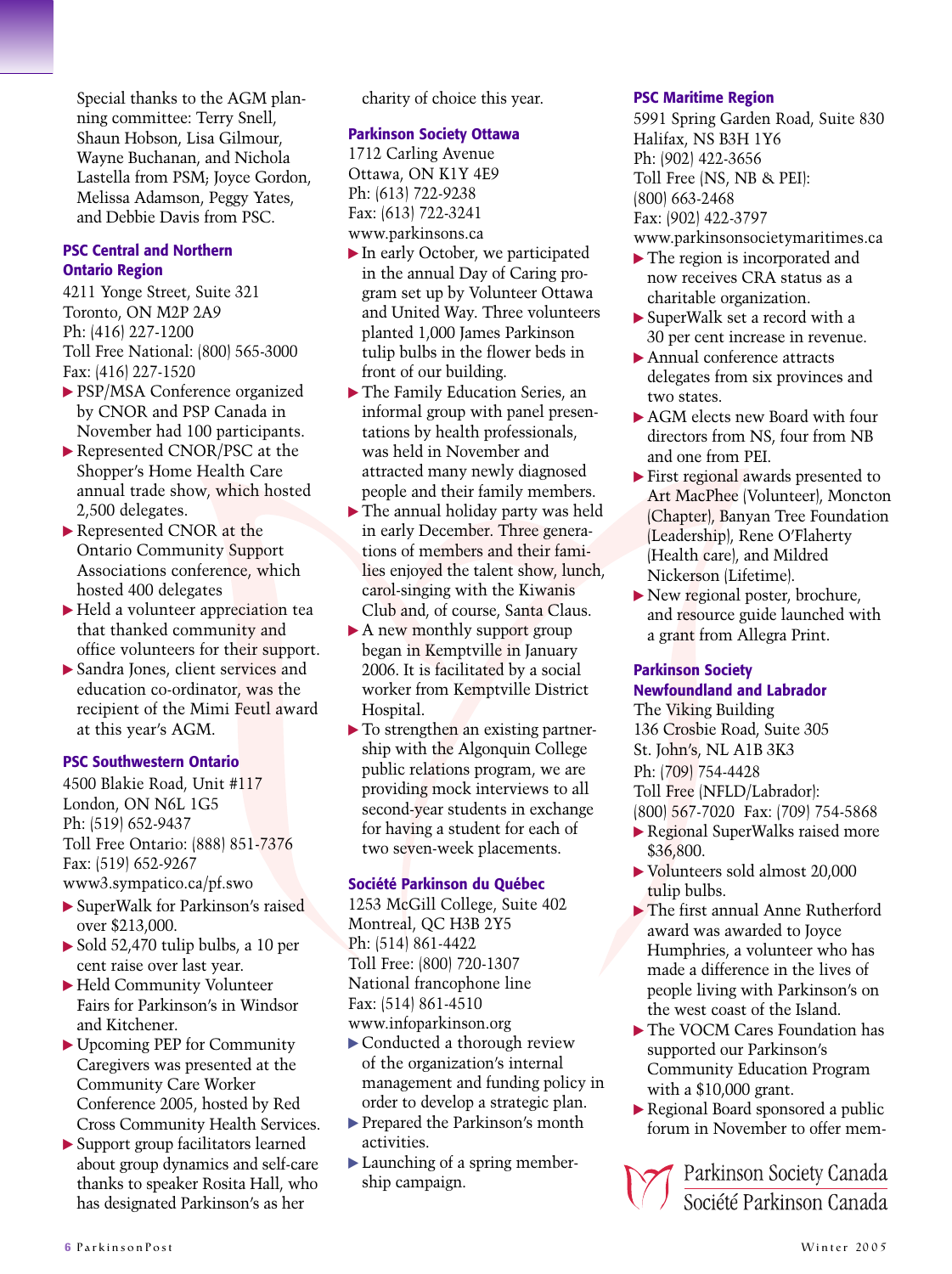# **The Advocate**

#### *Issues of interest to people with Parkinson's*

#### **Momentum is building for national advocacy efforts**

#### By Joyce Gordon

With the federal election behind us and the 39th Parliament now in place, efforts are underway to establish relationships with newly elected Members of Parliament and their staff. At the same time, we remain committed to strengthening relations with those Members who have supported Parkinson Society Canada (PSC) over the years.

The federal election presented the opportunity for Parkinson's stakeholders across Canada to speak with one voice and to raise issues related to Parkinson's with their local candidates. This grassroots effort, supported by our election advocacy toolkit, marked a new high in working collaboratively with and sending a universal message to decision makers: *Parkinson's matters and the time to act is now!* More specifically, candi-

dates heard our call for a consistent and sustained annual investment of at least \$1 million for Parkinson's research, and the need for universal access to skilled Parkinson's care and services regardless of what province, region, city or town a person may live in.

Just prior to the election call, PSC representatives met with key decision makers at the Institute of Aging and the Department of Health in Ottawa. Our task now is to follow up with those candidates who pledged their support, with government staff, and with the various agencies and organizations where we successfully opened doors.

We also must ready ourselves for future election advocacy efforts. As we have another minority government, it won't be long before we will need to make our voices heard once again. We hope we can count on each and every Canadian with Parkinson's, their family and friends, their caregivers, and medical professionals to help us educate our communities as well as our representatives.

Advocacy requires continuous effort, not just at election time. We are actively seeking individuals across Canada who want to participate on an ongoing basis. If interested, please e-mail **advocacy@parkinson.ca**, and we will be sure to keep you informed and active.

Together we can make change happen.

#### **What we want**

Parkinson's stakeholders across Canada have been very clear about their priorities: research funding to find a cure, and universal access to health care, services and supports. These are both areas in need of significant improvement; areas that directly affect the 100,000 Canadians with Parkinson's, their families, friends, caregivers and communities.

To make the most impact with audiences across Canada, PSC has structured our messages around the slogan "Parkinson's disease: Act Now" both in terms of research funding and home care supports and services.

Ease the Burden; Find a Cure  $\frac{60 \text{ frames and } 60 \text{ times}}{6 \text{ of this issue}}$ 

# **Health Tip**



#### **Make your bathroom safe**

Take plenty of tiles, some slippery porcelain, and add a little water, and you'll easily see why most accidents in the home occur in the bathroom. One little slip could mean a serious injury. People with Parkinson's, due to their disease and its impact on motor ability, have to be even more cautious. Following are a few tips to make your next trip to the bathroom a safe one:

- Ensure the bathroom is well lit.
- Safely secure any bathroom rugs with two-sided tape, or use non-skid bath mats.
- Preset your water heater to prevent scalding (maximum  $49^{\circ}$ C/120 $^{\circ}$ F). Then, make sure the hot and cold water handles on your heater and on your taps are clearly marked.
- Install lever-type faucets in the sink and tub. These faucets require less hand strength and wrist pressure to operate.
- Place a non-skid rubber mat or selfadhesive strips on the bottom of the tub or shower stall.
- Sit on a stool in the shower if you have difficulty with balance.
- Purchase a hand-held shower head that has a flexible hose.
- Install grab bars or safety bars. Install a grab bar on the tub sidewall and another on the back of the shower or tub as well as next to the toilet. Securely mount both ends to wall studs; don't merely screw them into drywall.

An occupational therapist can provide other bathroom safety tips as well as an in-home assessment to help you identify other areas in your home where safety may be a concern. For a referral, please contact your local Parkinson Society Canada Regional Partner. You'll find a list of names and addresses on pages 5 and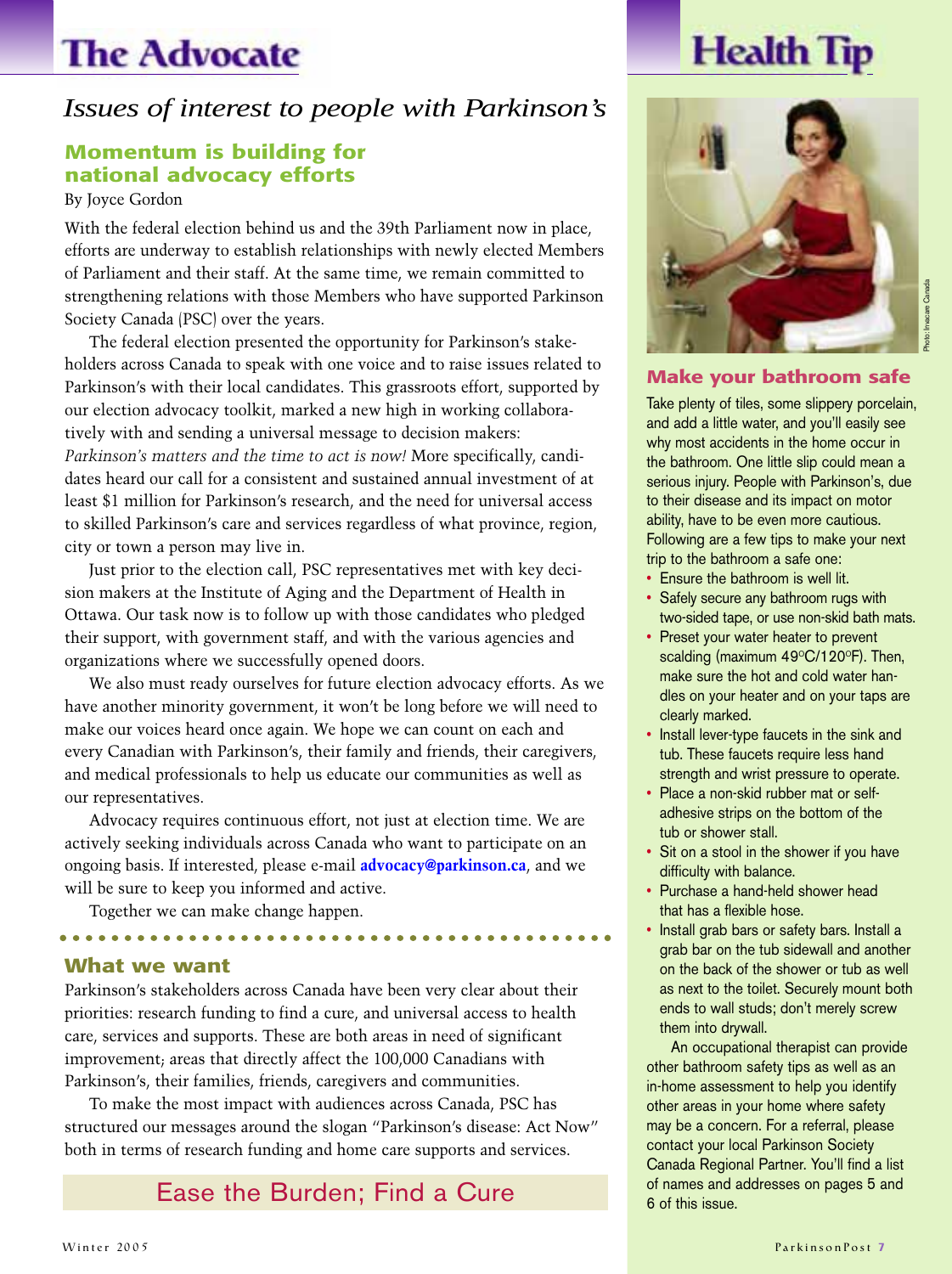# **Nutrition**

# Food for thought:<br>
Meeting the<br>
nutritional challenges<br>
of Parkinson's

ating a well-balanced, healthy diet can benefit anyone, but for people with Parkinson's disease (PD), good nutrition can take on added emphasis. In addition to its inherent health value, a good diet

REMILE

can help the person with PD meet some of the nutrition-related challenges that can be part of the disease.

E

"A person with PD will find that their nutritional issues will change

as the disease progresses," explains Karol Traviss, MSc, RD, a Dietetic Education Co-ordinator, Food, Nutrition and Health at the University of British Columbia (UBC). "In the early stages, it is important to emphasize the nutritional value of the diet, just like any adult of a similar age should do. Later on, as certain effects of the disease or Parkinson's medications

As (B)

begin to take hold, it may become necessary to make adjustments."

Karol, who has worked with people with Parkinson's at the UBC Hospital's Movement Disorders Program and through her involvement with Parkinson Society British Columbia, advises people to adopt good eating habits as soon as possible, not only to feel better in the present but also to prepare for future challenges.

"Good nutrition is vital to staying as healthy as you can," she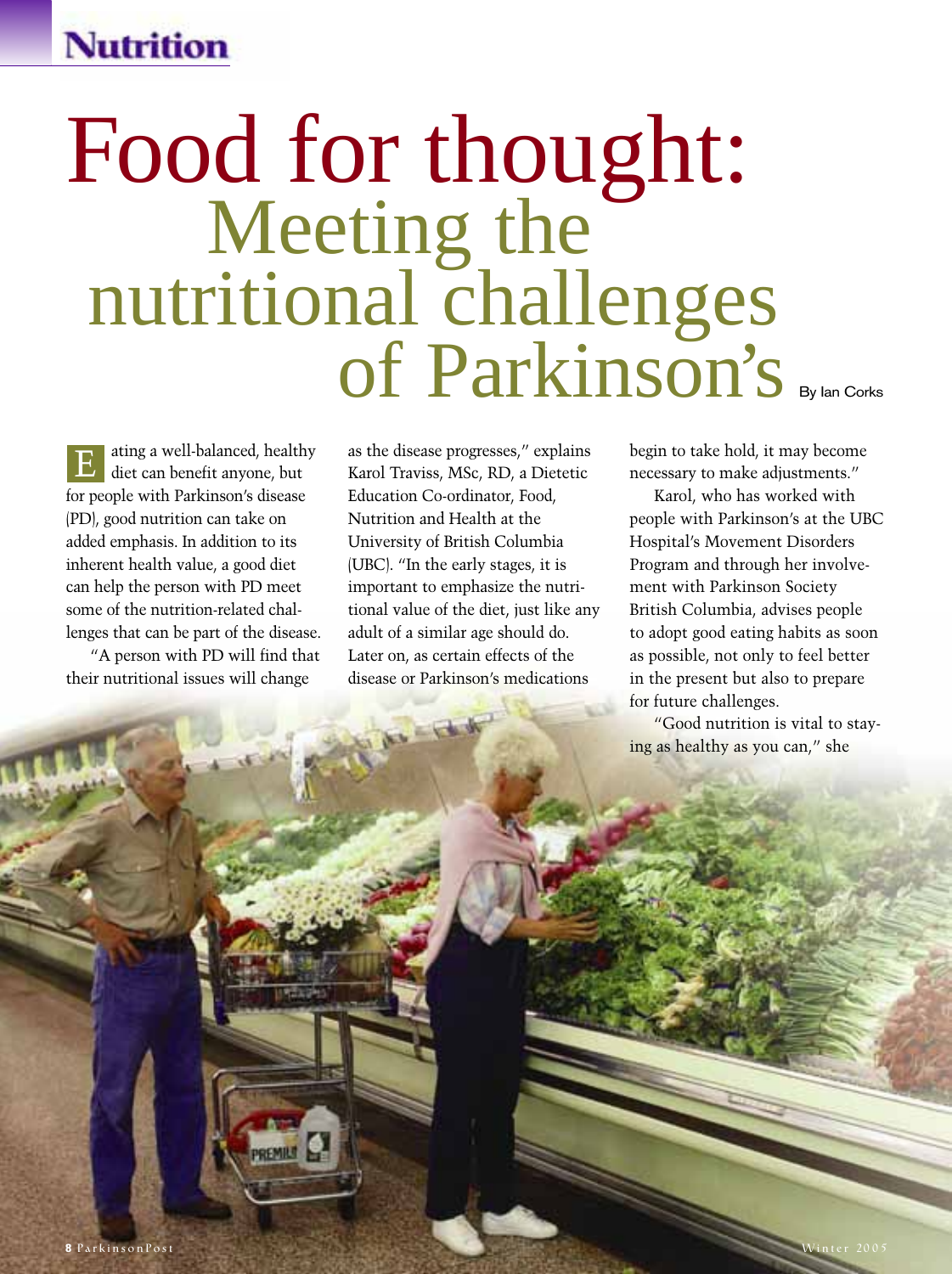says. "The goal of any meal plan should be to ensure a sufficient intake of all essential nutrients and enough calories to prevent the weight loss that can occur as the disease progresses."

#### **What to eat**

Your meal plan should feature a variety of foods from all four food groups: grain products, vegetables and fruit, milk products, and meats and alternatives. *Canada's Food Guide to Healthy Eating* is an excellent source of information on healthy eating. (Editor's note: Visit www.hc-sc.gc.ca/fn-an/foodguide-aliment/index\_e.html and click on the *Canada's Food Guide* icon.)

Vitamins and minerals are key components of any healthy diet. Vitamins and minerals that are needed on a daily basis include vitamin E (an antioxidant that helps neutralize toxins in the body), calcium (essential for strong bones), vitamin D (another component of strong bones), iron (helps prevent anemia) and vitamin B complex (beneficial to brain function). Recommended daily intakes of essential vitamins and minerals vary by factors such as age, weight and sex. However, most people can achieve their daily requirements by following the food group intake recommendations of *Canada's Food Guide*.

Although most people can get the nutrients they need by making healthy food choices, Karol points out that people often fall short in their eating habits. "As such, taking a once-daily multipurpose vitamin mineral supplement is not a bad idea," she notes.

While multipurpose vitamin mineral supplements are generally safe, people with PD should be cautious about the use of high doses and herbal supplements as these

could cause unwanted side effects or interactions with medications. As such, advice from a professional such as a physician, pharmacist, or registered dietitian, can be useful.

#### **Keeping up with PD**

Sticking to a balanced diet and a regular exercise program will help to maximize your overall health and wellness during the early stages of PD. However, dietary modification may be necessary as time goes by.

"The progression of PD is associated with a number of eatingrelated challenges," Karol explains. "These can be related to medications or to the physical manifestations of the condition." Each of these challenges can seriously impact an individual's nutritional status. The good news is that there are a number of strategies to help people with PD and their caregivers cope.

**Medications and protein:** High levels of protein intake can affect the brain's uptake of levodopa, reducing its efficacy. This has led to some debate over the benefits of a protein-restricted diet. "People with PD need protein as much as anyone else," Karol remarks. "In fact, too many older individuals eat what nutritionists refer to as a 'tea and toast' diet, and don't get enough protein. In general, there is no need to drastically restrict protein intakes."

For individuals who find that protein affects medication effectiveness, solutions can be to take medications 30–45 minutes before meals and to avoid eating large amounts of protein at one time. A protein redistribution diet—a special diet that redistributes protein intake across the day—is not generally recommended and should only be used with advice and monitoring from a neurologist.

**Constipation:** Constipation is generally defined as having less than two bowel movements per week and/or having stool that is dry, hardened and difficult to pass. Constipation can be a problem for people with PD for a number of reasons, including PD's effects on the colon, medication side effects, low physical activity and poor intake of dietary fibre and fluid.

A starting point for anyone with constipation is to eat more dietary fibre and drink several glasses of water per day. High fibre foods include whole grain breads and cereals (particularly bran-containing), fruits and vegetables with skins, and nuts, seeds and legumes. Individuals with poor appetites or swallowing problems can have difficulty getting enough fibre. Fruit smoothies, pureed vegetable soups and fruitlax or prune butter stirred into hot cereals can be helpful in these cases.

Unfortunately, even with a good dietary fibre intake, constipation may still be a problem. "You might need to use a mild bulk-forming laxative such as Metamucil® " says Karol, adding that stronger laxatives, stool softeners, and even enemas are options that may need to be considered if the problem persists, and then only on advice from a health professional.

**Osteoporosis:** People with PD are prone to osteoporosis due to their lack of mobility (resulting in loss of bone density) and typically older age (risk increases with age).

"Calcium and vitamin D are the best nutritional factors which protect against osteoporosis," Karol advises. "The recommended daily intake is 1,000 to 1,500 milligrams of calcium and 10 to 15 micrograms of vitamin D. Milk and other dairy products are by far the best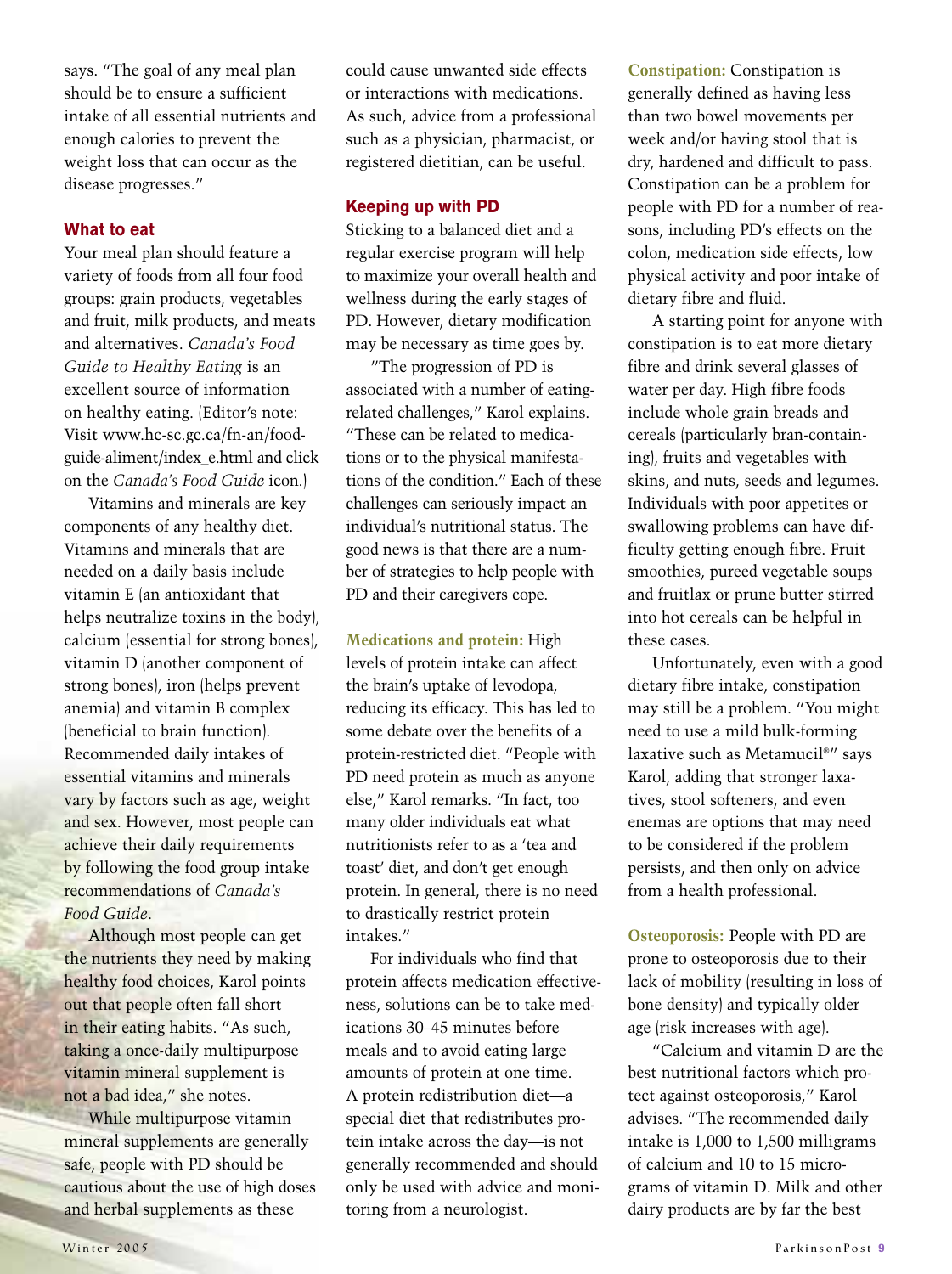dietary source, but many people don't get enough of these. If you don't, then a daily calcium and vitamin D supplement is a good idea."

**Swallowing difficulties:** Dysphagia, or problems with swallowing, is a serious concern for some people in the later stages of PD. Naturally, this can impact eating, due to the risk of choking or aspiration of food into the lungs (leading to pneumonia).

Dysphagia can develop gradually and requires expert intervention. "If significant swallowing problems develop, ask your physician for a referral to a swallowing professional, often a speech language pathologist (SLP), for an assessment," warns Karol. "The assessment typically includes a physical examination, swallowing tests, and radiographic studies.

"The SLP will then develop recommendations," she continues. "These could include exercises to improve swallowing technique, adjusting body position and, of course, dietary adjustments. It is important to note that each person's specific problems and solutions could be different. For example, people vary in their ability to safely swallow various food textures and fluid consistencies. Some people may need pureed diets and thickened liquids. If there are many dietary recommendations from the SLP, it can be helpful to consult with a registered dietitian. You definitely need professional assessment and advice."

As a safeguard, Karol suggests that caregivers of people with PD who have trouble swallowing should take the time to learn the Heimlich manoeuvre. This simple technique could save the life of someone who is choking.

**Appetite:** As people age, they tend to have less appetite at the best of times. In Parkinson's, this loss of appetite can be more pronounced due to a variety of factors. "The side effects of PD medications can affect appetite," says Karol.

#### **Parkinson's and anti-oxidant vitamins**

For many years, researchers have theorized that anti-oxidant vitamins such as vitamin E, vitamin C and beta-carotene could have neuroprotective effects and thus may have a role in preventing or delaying the progression of PD.

A team of researchers at Montreal's Royal Victoria Hospital conducted a meta-analysis study which looked at almost 40 years of studies on antioxidants and PD (see *Parkinson Post*, Spring 2005). No effects were seen for vitamin C, beta-carotene, or vitamin E taken as supplements. However, dietary vitamin E intake appeared to have a protective effect. This potential beneficial effect has not been confirmed using randomized controlled trials.

Most experts suggest that while getting your recommended daily intake of vitamin E (10–15 mg for adults) is important to overall health, supplements are generally not needed if you eat a balanced diet. Good natural sources of vitamin E include nuts, seeds, wheat germ, vegetable oils, and leafy green vegetables.

If you have any questions or concerns about vitamin intake, talk to a registered dietitian. Visit the Dietitians of Canada website at **www.dietitians.ca**, or ask your physician for a referral.

"Delayed gastric emptying is another issue. Food tends to move more slowly through the digestive system. This can make you feel fuller longer and contributes to heartburn and nausea, so you are less inclined to eat."

In these cases, a physician may be able to suggest various strategies, ranging from adjusting PD drug schedules and the timing of meals, to specific medications to treat gastrointestinal problems. Karol suggests that "easy-to-use food supplements, such as Boost® or Ensure®, can be useful in supplying essential nutrients for people who don't eat properly, or even regularly, due to poor appetite."

#### **Expert advice**

Ensuring that a person with PD continues to eat well is an ongoing challenge. Paying close attention to diet and seeking advice from experts is recommended.

A physician can help answer general questions about PD and its medical management, while a pharmacist can help address medication-related questions, and a registered dietitian can help with dietary advice.

American registered dietitian Kathrynne Holden has written a cookbook, *Cook Well, Stay Well with Parkinson's Disease*, specifically for people with PD. (Editor's note: Watch for the book review in the next issue of *Parkinson Post*.)

"While it is rare to find a registered dietitian who can claim special expertise in PD, many have encountered PD in their work and can help you address the eating and nutritional issues you face," notes Karol Traviss. "A dietitian's knowledge of nutrition and wellness can be a tremendous help in developing an individualized healthy eating plan and strategies for coping with some of the challenges. Ask your physician for a referral. You may find that sitting down with a registered dietitian can be very worthwhile and can help you plan the right nutritional strategy."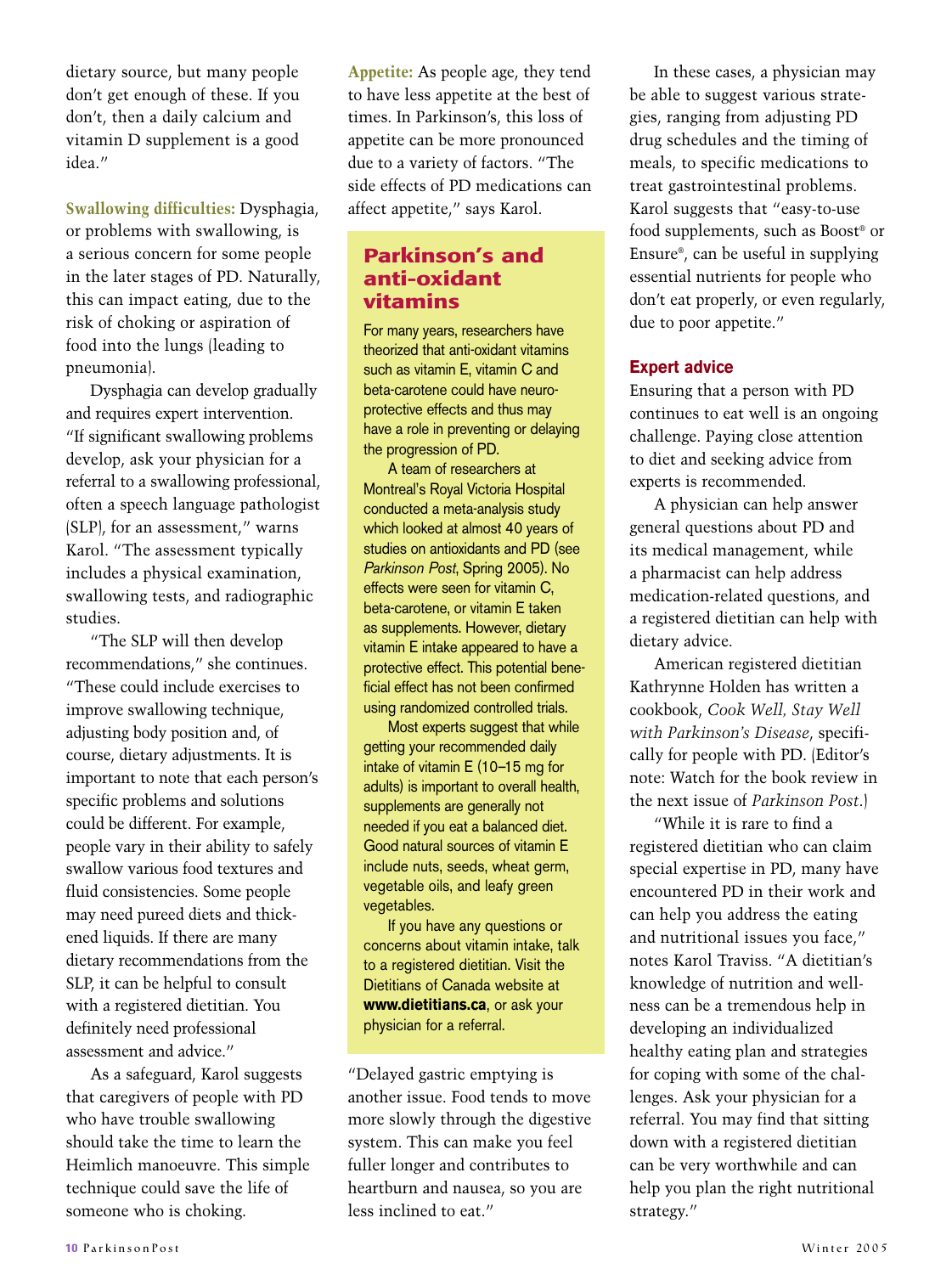## **Support**

# "I am proud of us..." Facing up to Parkinson's with love and patience

icheline Savoie has become very familiar with the symptoms and treatments of Parkinson's disease (PD) over the years. As a pharmacist with more than 30 years' experience in the community and hospital settings, she has frequently worked with people with PD.  $\overline{\rm M}$ 

Living in the beautiful lower St. Lawrence region of Quebec with her husband Yves, Micheline currently works at Le Centre de santé et de services sociaux (CSSS) de La Mitis in Mont-Joli. At this long-term care and rehab centre she meets with patients, including those with PD, and their families. She also gives regular presentations to the Day Centre Out Patient exercise group for people with Parkinson's, where she discusses symptoms of PD, medications, side effects and other important drug-related issues.

But Micheline has come to know Parkinson's more intimately than most other health-care professionals. *Parkinson Post* (PP) chatted with Micheline (MS) about her unique perspective on PD.

**PP:** In addition to dealing with the disease on a professional basis, how are you personally affected by Parkinson's?

**MS:** My husband, Yves, was diagnosed with PD in 1998.



*Being a health professional didn't diminish Micheline's shock and fear when Yves was diagnosed with PD at age 43.*

tration, attention and memory. **PP:** How did you react to Yves' diagnosis?

**MS:** Yves was only 43. The diagnosis came as a shock. It was very difficult to accept.

**PP:** How did Yves adjust?

**MS:** Yves immediately started learning about PD. He read everything he could find on the subject, he searched the Internet, he met with experts, and we talked about it profusely.

He made the decision to adapt in whatever way was needed. For example, he is right-handed but has tremors in his right hand, so he has trained himself to use his left hand to eat and to work on the computer. He felt that he was becoming slower and a little clumsy, so he reorganized his work to be as

efficient as possible.

At the beginning, he imagined that PD was only a disease of tremors. He did not know that it was so complicated, with more challenges to come…difficulties with walking, moving, getting up, turning in bed, eating, shaving, etc. It can be like being "a 150 kg teddy bear," as Yves says in one of the talks on PD he gives to various groups.

**PP:** How did you cope?

**MS:** When I studied pharmacology at the University of Montreal I learned about the symptoms and treatments of PD. I thought that I knew all about the disease. But, wow, was I surprised!

Each day I discovered more and more about the complexity of the disease—its highs and lows, its unpredictability, its inconsistency. Nothing is as simple as it is in the textbooks. Textbooks rarely address the true "human" side. They don't talk about the understanding, compassion and dedication, not to mention the sense of humour, that are required to provide adequate support for our loved ones.

Of course, after working in a hospital for many years, I knew even though it was much less than I thought—about some of the difficulties. And because I knew, the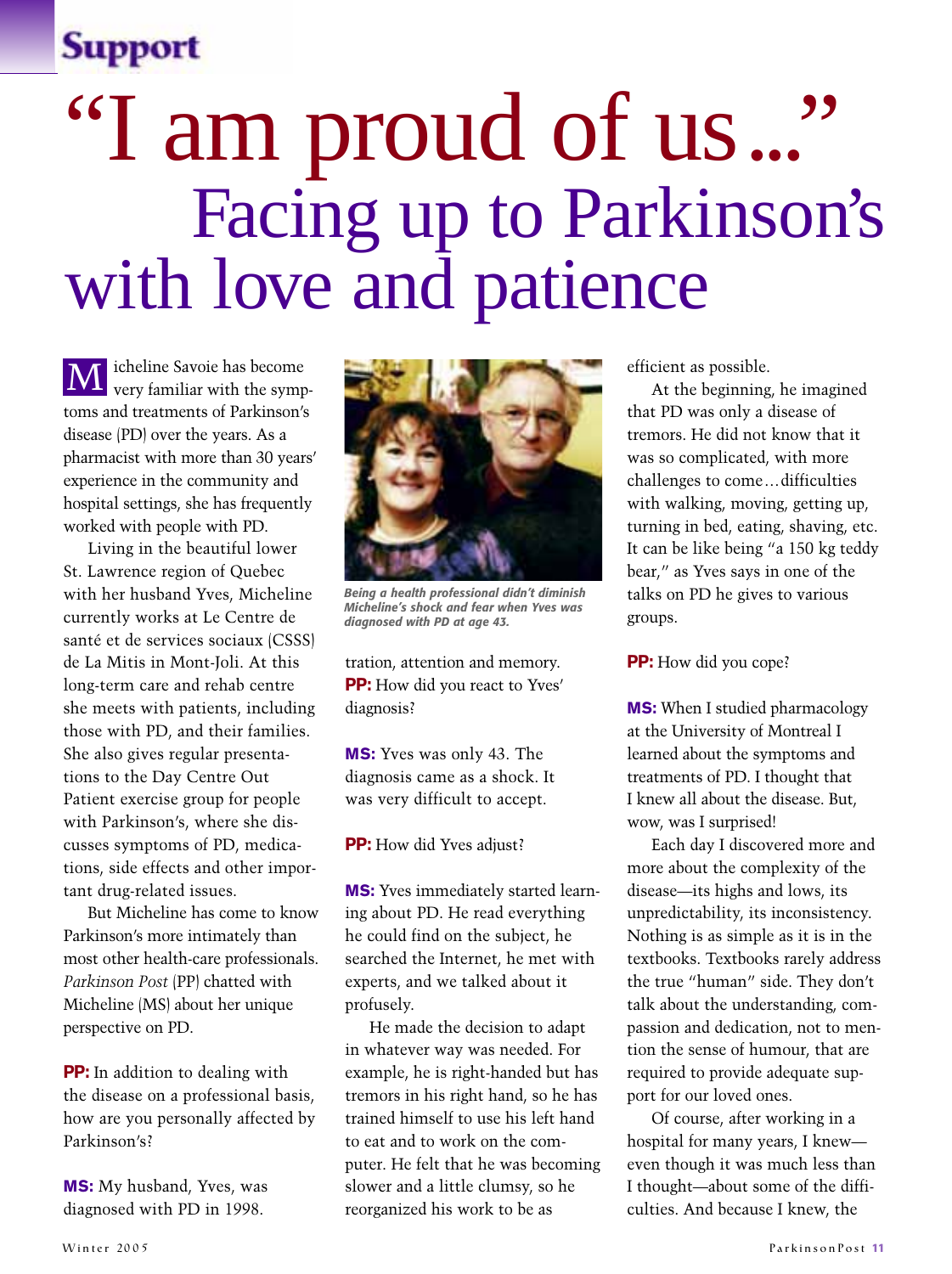fear of what might lie ahead mixed with the shock, so it was also very difficult for me.

**PP:** How have you both handled Yves' treatment regimen?

**MS:** At first, my main fear was that Yves, who seldom went to any doctor, would not follow his physician's orders.

Fortunately, he quickly understood that now his quality of life depended on listening to the doctor and taking his medication regularly.

In the beginning we had to deal with the many problems related to side effects. Yves' neurologist, Dr. Emmanuelle Pourcher, and her nurse, Marie-Claude Fortin, in Quebec City have been great. Right now Yves is involved in a clinical trial, hoping to reduce motor fluctuations—times we refer to as his "on/off"' periods.

Yves also puts his trust in me. He is very aware of the physical and psychological effects of his medications, both positive and negative.

**PP:** Do you find it difficult at times?

**MS:** Yes, but I take time to take care of myself. I find relaxation in reading, gardening, dancing, painting and meeting with friends. I want to remain strong and brave because I know the difficult years are still ahead. Unless, of course, medical research succeeds in finding the miracle remedy, the cure for Parkinson's that is so much wished and hoped for by both people with PD and their caregivers.

**PP:** What are some positive things you have learned?

**MS:** I have been able to accept Yves as he is, over and above the changes caused by the disease. It must be love!

My admiration for his strength of character and courage continues

> to grow. I am very proud to be his partner. I wish that all caregivers could have as gratifying an experience.

I have even noticed some positive effects of the condition on Yves. He had been a loner; he has now developed a network of true friends. He used to think only of his work; he has now developed his artistic talents. He thought that I spent too much time volunteering, but now he has made it his personal mission to increase public awareness of PD, and he doesn't count the hours that he gives to that and to

many other causes.

I have met many extraordinary people: people with PD, their partners, caregivers, and health-care professionals. I realize that it is important for us to share our doubts and our joys with people that can understand what we feel.

**PP:** As a caregiver and health care professional, do you have any advice?

**MS:** Parkinson's is a complex disease, difficult to understand and to control. It shows up in different ways for different people. It is essential to be well informed. The more you know about your adversary, the better it is to fight it! Gather information from your neurologist, nurses, family doctor, and pharmacist in order to understand the facets of the disease, to recognize the symptoms and the ways to approach and to manage them. This will help to improve quality of life.

Get information from the people at the Parkinson Society in your province or region. They can provide all sorts of information and advice. They can help you find your way through the health care system and learn about available services and how to obtain them. They can also direct you to nearby support and exercise groups.

Even as a professional, I have never been taught to be a good caregiver. It's something you must learn for yourself, through your own experiences. Most caregivers don't realize the time and energy they spend, and too often forget about themselves. They risk depression and burnout. You will endanger your own health if you don't take care of yourself. This is basic and essential! There are limits to what our body and soul can do. We must learn to

*"Even as a professional, I have never been taught to be a caregiver," says Micheline, adding "caregiving must be experienced."*

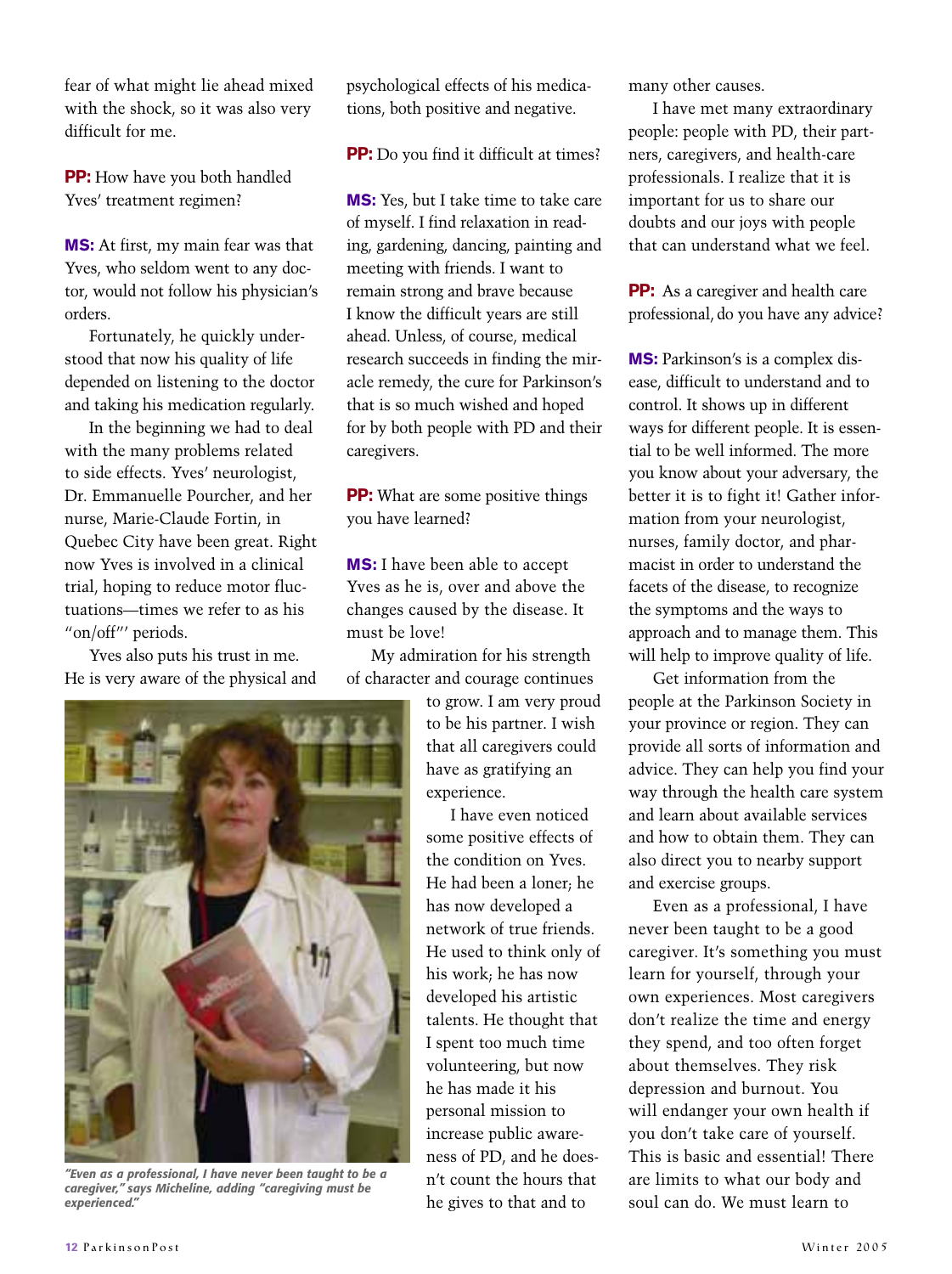recognize these limits and respect them.

**PP:** How are things now, and what do you think the future holds for you and Yves?

**MS:** Life goes on. Today, at 50, Yves is still working full-time. The only activities he has given up are cycling and participating in fitness competitions.

I encourage him to continue his work to increase awareness about PD. Together we help organize and participate in fundraising events in our region, and Yves often speaks on the challenges of PD.

Yves is not ready to throw in the towel. I allow him all the time he wants and needs for his handiwork, painting, sculpting, piano playing and writing. These hobbies allow him to express himself and find fulfillment.

We both know these times of total independence are limited so we make the most of them. As Yves puts it, "whenever anyone asks me why I take on so many projects, I tell them that I understand too well the price of immobility and the value of movement."

Certain aspects of our life together and activities that we loved to share have changed or



*Micheline advises caregivers to take care of themselves to avoid depression and burnout.*

have been lost and replaced by others. We maintain the closeness of our relationship by being selective in what we choose to do and by enjoying the moment.

As for anyone with Parkinson's, Yves' condition will certainly demand more and more time, attention, patience, understanding, courage, and treatment as time goes on. If I continue to work, I will modify my schedule in response to his needs. However, everything in its own time.…

My own reality includes living with and supporting the man that I love while I, powerless, witness the deterioration of his physical condi-

tion. I had never foreseen it. I know that I have been mourning, as he has, and will continue to do so. But I will adapt. We are, and will continue to be, happy for what life brings us, despite PD.

We have both discovered talents that hitherto were unknown. I find him more communicative and more sharing than before he had PD. I am proud of us. We enjoy ourselves when we are together. I sometimes think that life is better than before. It is certainly more real, more important, and more spiritual.

*Editor's note:* A special thanks to Ginette Mayrand of Société Parkinson

#### DON'T MISS AN ISSUE!

### Coming in the Spring 2006 issue of *Parkinson Post*

**We are the Faces of Parkinson's** *Parkinson Post* continues to profile our faces of Parkinson's. Read about the experiences, triumphs, and challenges of those living with the disease.

#### **April Awareness Month**

April is Parkinson's disease Awareness Month. Learn about stories and events from across Canada.

#### **2005 Donald Calne Lecture**

Find out about Dr. Zbigniew Wzolek, the 2005 recipient of the Donald Calne Lecture, and his work in Parkinson's research.

#### **2005 National Volunteer Awards and AGM Weekend**

Meet the new National Board of Directors and our 2005 National Award recipients, and read highlights of the AGM weekend held in partnership with Parkinson Society Manitoba.

#### **Research update**

We report on the latest medical research on Parkinson's disease. Read about recent findings on the neurobiological processes of the condition and much more.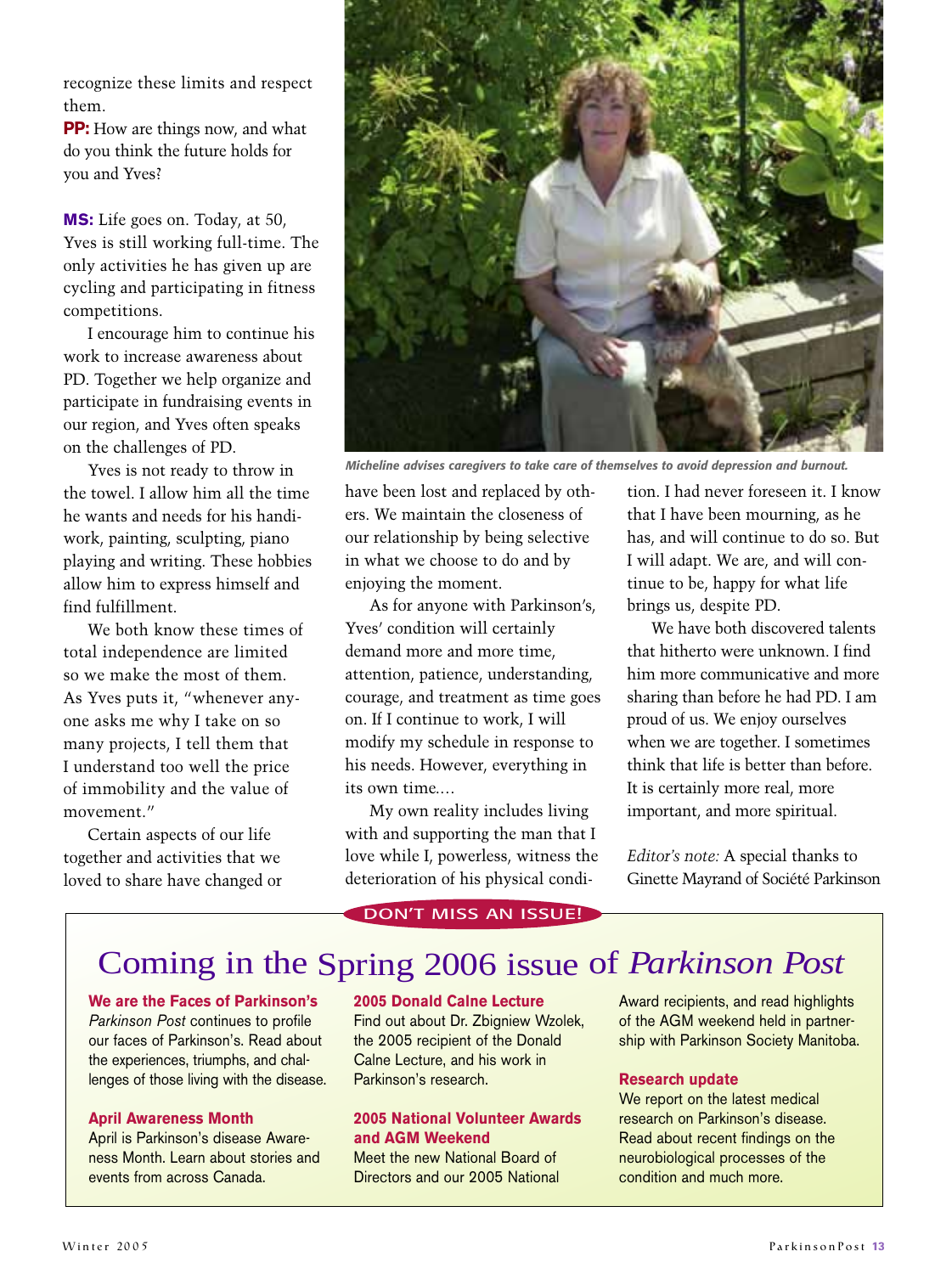## **Awareness**

# Meet the "Faces of Parkinson's"



hen Parkinson Society Canada (PSC) was looking for a fresh approach to increasing the awareness of Parkinson's among Canadians, they looked for input from across the country.  $\overline{\text{W}}$ 

"It was important to work with our regional partners," notes Peggy Yates, PSC's National Director, Communications and Marketing. "We really needed to get their valu-

able perspectives and learn from their experiences. And, of course, we needed to hear from the people that really mattered, Canadians living with Parkinson's."

The result of this collaborative approach is the "We are the Faces of Parkinson's" campaign, an exciting and innovative approach to raising the "profile" of Parkinson's disease (PD) among Canadians.

#### **Finding the Faces of Parkinson's**

Exactly who are the Faces of Parkinson's? "They are people who aren't letting PD stand in their way," says Nichola Lastella of the Design Working Group (DWG) which helped develop the campaign. "They are mothers, fathers, sisters, brothers, business people, doll collectors, dog lovers, hockey players and even Olympians."

The people chosen to be the Faces of Parkinson's come from across the country. All regions were invited to identify and recommend individuals who had an inspirational story to share with other Canadians.

"We looked for people—young or old, man or woman, regardless of cultural background or the type of work they did—who were meeting the challenges of Parkinson's to the best of their ability," says DWG member Peggy Yates. "We looked for and found people who refused to be defined or limited by their condition. The Faces of Parkinson's are people who we feel will get their fellow Canadians to sit up and take notice and inspire them to become involved in the fight against Parkinson's disease."

*Editor's note*: Watch for stories on many of the inspiring individuals who make up the Faces of Parkinson's in future issues of *Parkinson Post*.

#### **A three-year campaign**

The Faces of Parkinson's is a threeyear public awareness and advertising campaign. The concept and details of the campaign were worked out by the Design Working Group (DWG), the cross-Canada team formed by PSC to develop tools to help raise awareness of PD. In addition to Peggy, members of the DWG include Nichola Lastella, Executive Director, Parkinson Society Manitoba; Christopher Rawn-Kane, Executive Director, Central and Northern Ontario Region, PSC; and Paul McNair, Executive Director, Parkinson Society Maritime Region.

Together, the DWG came up with a campaign that puts people with Parkinson's firmly in the forefront.

"Quite simply, it helps put a real 'face' on an abstract illness," explains Christopher Rawn-Kane. "It allows Canadians to see the actual faces of the people who are affected by PD."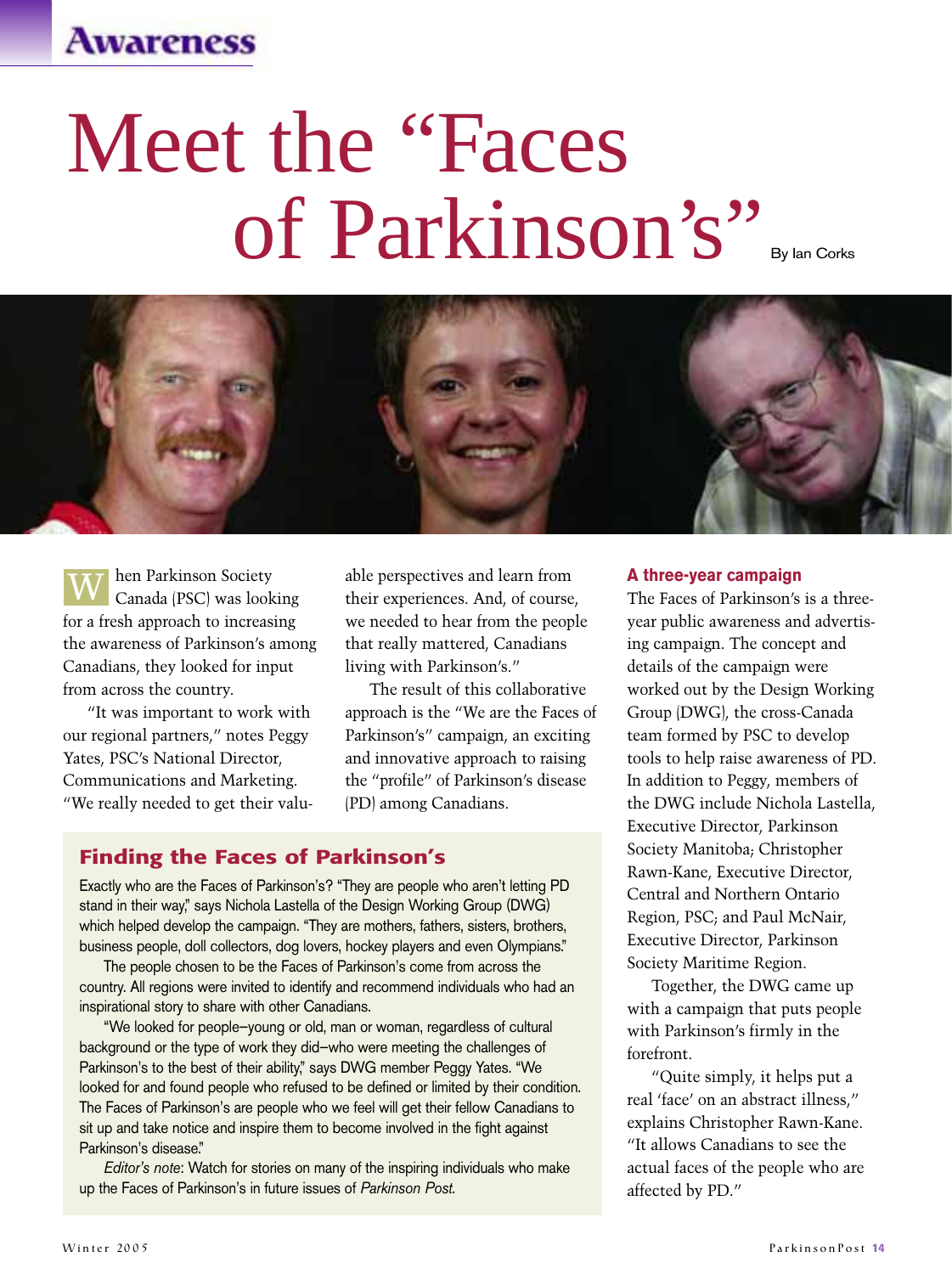#### **Real stories, real images**

The Faces of Parkinson's campaign will present real images and stories of people across the country who are facing and meeting the everyday challenges of PD. "It shows Canadians as real people from coast to coast—family members, neighbours, coworkers—and illustrates the impact that PD has," says Paul McNair. "It says, 'here is what the disease does to vibrant, contributing individuals.' It will create awareness, understanding and, hopefully, valuable dollars for our programs and research."

Nichola Lastella elaborates on the program's goals. "I would hope the campaign clearly says that PD is not just your 'grandpa's disease',"

she notes. "We have younger, vital people who are fighting to stay active, fighting for their lives."

As Paul explains, the input from people with Parkinson's helped to guide the DWG. "We kept hearing that the public does not associate 'real' people with Parkinson's. This campaign is an attempt to identify Canadians living with PD and present them in the context of how the condition affects their daily lives."

#### **Increased awareness**

The campaign will feature a variety of initiatives, many of which are already underway.

"The campaign was officially launched at the PSC Annual General Meeting weekend this past November in Winnipeg, Manitoba," says Peggy. "We used people from the Faces of Parkinson's on the cover of the *Annual Report*, posters and other materials," she notes. "And there are many more elements to come, including public service announcements, bookmarks, advertising materials and other media pieces. And of course, the Faces of Parkinson's will be the driving force behind this year's April Awareness campaign.

"We want to tell the stories of Canadians living with Parkinson's, their families and care partners," Peggy concludes. "These are real people with real experiences. It's the best way to show the realities of Parkinson's disease."



#### WEB SITE HIGHLIGHTS

## **Visit us on-line: www.parkinson.ca**

**Our website has a new look and is being updated regularly! Please watch for more changes in the months ahead. Some of the new materials includes**

- **-** Advocacy Tool Kit: Advocating for Change. Join our effort to inform federal politicians about key Parkinson's issues that require attention. **Click on Headline News to view and download English and French versions.**
- **-** National Clinical Program. PSC announces the competition of our June 2006 to May 2008 National Clinical Program cycle. Applications are being accepted for Clinical Assistance and Community Outreach Grants. **Click on the Clinical Research icon on our homepage.**
- **-** Connect with the PSC regional partner in your area to learn how you can help ease the burden and find a cure by supporting local events. Locate a support group in your area and get regional news. **Click on the map of Canada**.
- **-** *Annual Report 2005*. View and download a copy of Parkinson Society Canada's 2005 *Annual Report*. The report is available in both English and French. **Click on the Annual Report icon.**

*Send your comments and general suggestions for our website to general.info@parkinson.ca.*

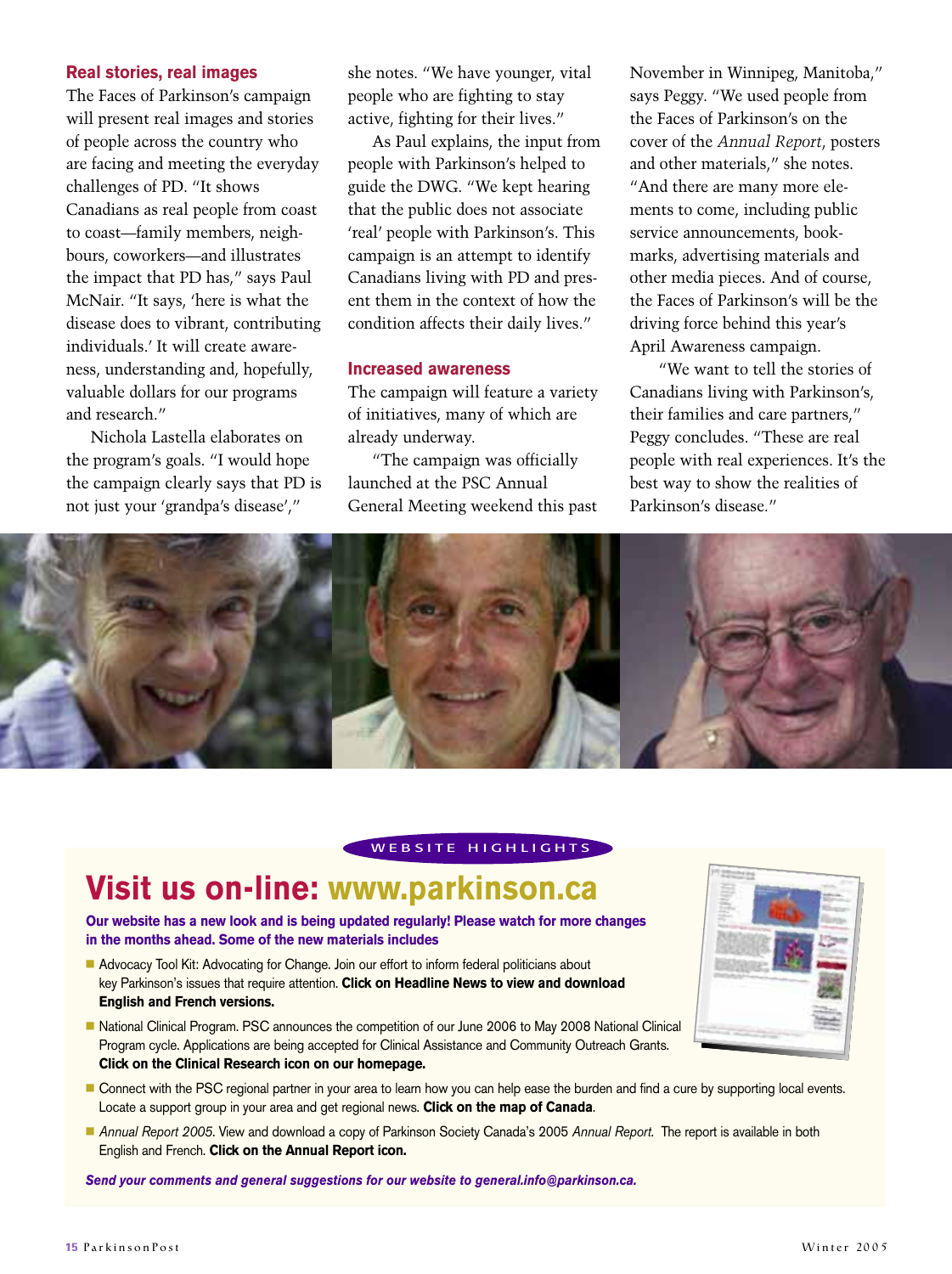# **SuperWalk 2005**

# SuperWalk for Parkinson's hits

uperWalk for Parkinson's S uperWalk for Parkinson's 
SuperSTARS

Crand Prairie, Alberta, is the SuperSTARS key fundraiser for Parkinson Society Canada and its regional partners reached new heights this September by grossing \$1.75 million!

With over 11,000 people in 78 locations taking part this year, the event now includes a growing team challenge, more incentives, great national prizes, an on-line registration system that saw a 127 per cent increase this year, and a program that highlights SuperSTARs (people who raise more than \$1,000).

Canadian musician Tom Cochrane, SuperWalk's 2005 Honourary Chairman, took part in his first SuperWalk in Toronto, Ontario. "My father lived with Parkinson's, as do nearly 100,000 Canadians," says Cochrane. "Parkinson's, a progressive neurological disorder, places extraordinary demands on affected families. Thank you to all the walkers, supporters, volunteers and sponsors who walked with me towards a cure."

Each year, our walkers get one chance to win great prizes for every \$100 they raise. On November 5, the winner's names were drawn from thousands of ballots:

• Olive Hornby from Oakville, Ontario, is the winner of the 10 day Costa Rica Rainforest Adventure, courtesy of ElderTreks.

- Mrs. Sherrill Robinson from Grand Prairie, Alberta, is the winner of two hospitality class airline tickets to any scheduled international Air Canada destination, courtesy of Air Canada.
- Lynden Evers from Sarnia, Ontario, is the winner of a Famous Players One Year Big Card, courtesy of Famous Players.
- Each member of the Happy Bums team from Manitoba wins a Banff leather bag, courtesy of Roots.
- Jean Fortier, a SuperSTARWalker from Quebec, won the Aquos Liquid Crystal Television, courtesy of SHARP.
- Frank Hogan, a SuperSTARWalker from Ontario, won a \$500 Roots gift certificate.
- Alyse Geiger, a student from Edmonton, Alberta, raised over \$9,000 to win a \$500 Roots gift certificate.

In addition to these draws, 60 walkers across Canada who raised \$2,500+ were our first SuperSTARWalker Supremes and received gift packages courtesy of Solstice Beauty. Those who raised \$5,000+ also received a pair of ZERO RH+ sunglasses from Allison Canada.

Thank you to all who participated as a volunteer, walker or a sponsor. We succeed because of you! All money raised from this event will fund the organization's







national research program and provide local support services for people living with Parkinson's and their caregivers.

Plan now to participate in SuperWalk for Parkinson's 2006. Visit **www.superwalk.com** to find out more. See you there!



#### **Thanks to our national sponsors**

**Gold level:** GlaxoSmithKline, Kohl & Frisch, Running Room, Solstice, Teva Neuroscience **Silver level:** Air Canada, ElderTreks, Novartis, Shire, Weston **Bronze Level:** Allison Canada, Astra Zeneca, CB Richard Ellis Limited, Nathan Hennick & Co. Ltd, Pure Metal Galvanizing, Rio Can **Prize sponsors:** Famous Players, SHARP, and Roots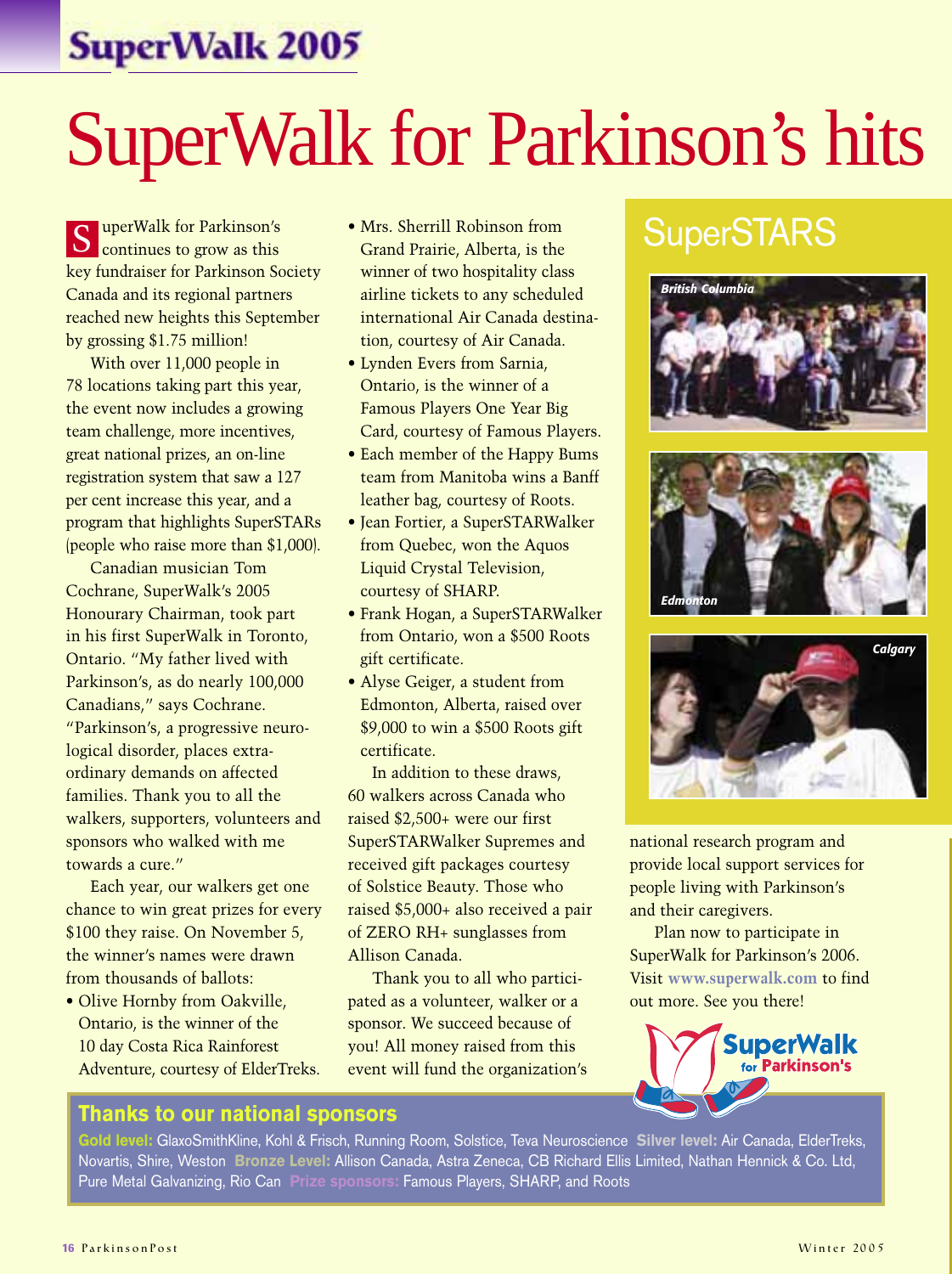# an all-time high













*SuperWalk Honorary Chairman Tom Cochrane (right) with Gary Murtagh from ElderTreks.*



# **Teams**











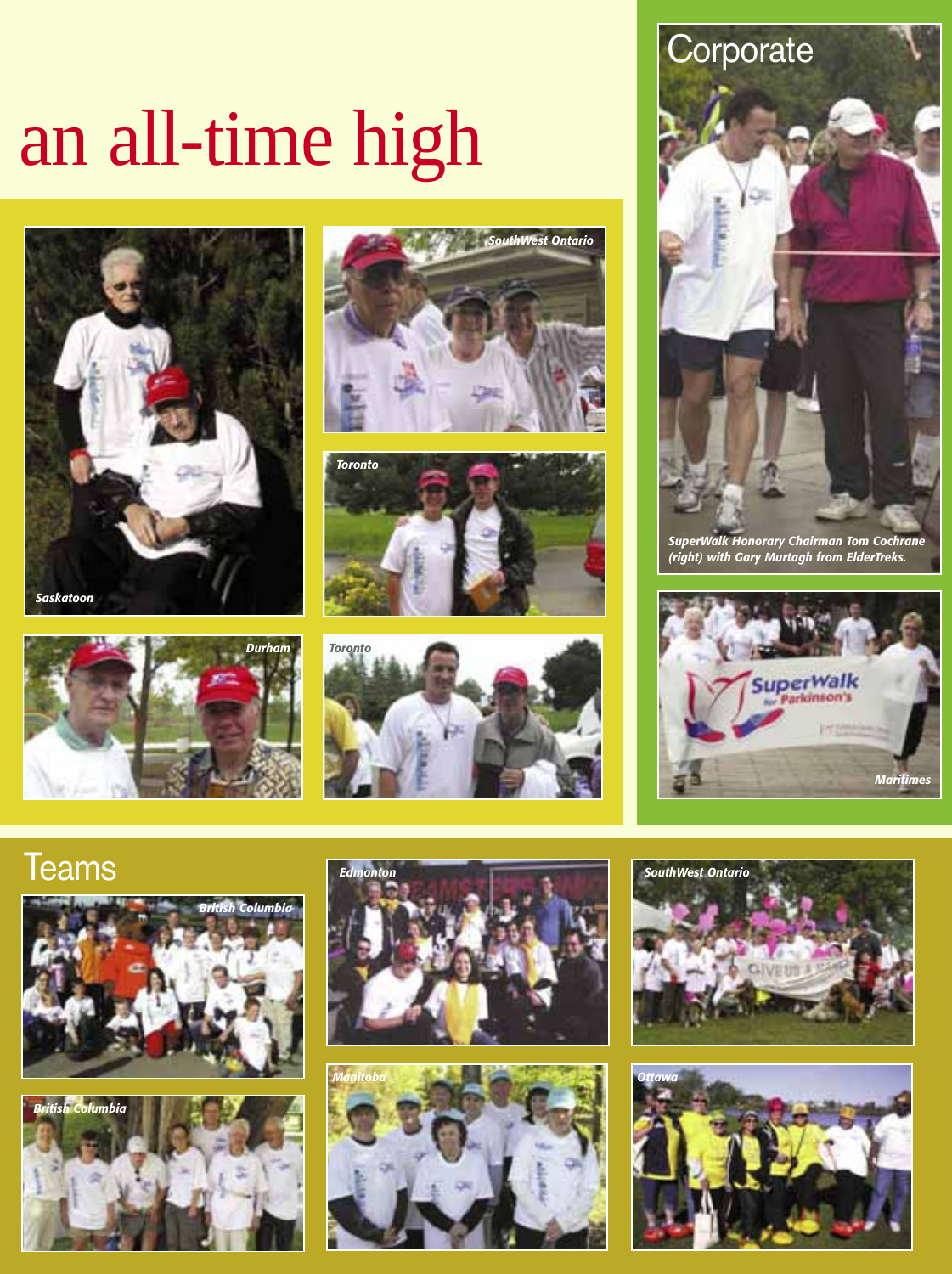# **Research Report**

# Parkinson's research around the world

Research Editor: Dr. John Wherrett

#### **Valuable insights from post-mortem studies**

Although post-mortem studies have been going on for a century and a half, the location and nature of the changes in brain cells associated with Parkinson's disease (PD) were only identified about 40 years ago. As new discoveries are made and techniques developed, it becomes necessary to reassess the findings in human tissue. Two recent studies of human brains post-mortem have added to our understanding of important aspects of PD.

#### **Understanding dementia in**

**Parkinson's:** It is now well established that the motor disorder that we recognize as Parkinson's results from injury to the nigrostriatal system in the upper brainstem, the so-called midbrain. More recently, attention has been focused on other features of PD, such as dementia and control of automatic bodily functions, that are regulated in other parts of the brain. About 40 years ago, before properly representative groups of patients could be examined and before staining techniques using antibodies were available, isolated studies suggested that the development of dementia (decline in memory and other learned higher brain functions such as language, attention, perception, ability to plan, etc.) in PD represented the appearance of Alzheimer disease. Dementia may develop along with the motor features of PD or, more

commonly, appear much later or not at all.

A team of Norwegian and British researchers has addressed the issue of the nature of the cell and tissue pathology that may account for the dementia. This is becoming especially important because of new treatments for Alzheimer that are under development, and that might be used for people with Parkinson's showing signs of dementia if, in fact, there is a link. The researchers were able to exploit a careful epidemiologic study in which 245 people with Parkinson's in a single community were identified and then examined at regular intervals over 11 years. Many study participants were asked to consider brain donation on death, and 51 gave consent.

By 2001, autopsies had been performed on 22 individuals, most of whom (19) had developed dementia between six and 21 years after the diagnosis of PD. In none of these individuals were there sufficient changes to allow a diagnosis of Alzheimer disease. The most up-todate techniques were used. Among multiple features tested, only the pathologic feature of PD, namely Lewy bodies, was detected widely throughout the brain. This is very strong evidence that the major pathological influence that causes the motor disorder of PD is also responsible for the later occurrence of cognitive change.

This data indicates that treatment of the dementia associated

with PD as Alzheimer disease could be inappropriate.

**Tracking the cause of gait disorder:** Balance and walking ability decline with aging to the extent that up to 50 per cent of people over 85 may exhibit one of the features commonly associated with PD, such as shuffling gait, slow initiation of movement, stiffness or tremor. Until other signs have developed, it may be very difficult for the neurologist to conclude that PD is present. A recent study attempted to determine what pathological changes correlated with these isolated features, and particularly whether these features represented an incomplete form of PD.

It was part of a long-term study of aging among Catholic religious orders in Illinois, members of which altruistically consent to regular, highly standardized assessments of neurologic and cognitive functions, as well as autopsy when they die.

Over 11 years, more than 1,000 clergy had enrolled and by early 2005, 307 had died. Post-mortem studies were performed on approximately 290 individuals. Eighty-six cases that did not have the features of PD at autopsy had further sophisticated microscopic assessment. Statistical associations of the findings with the clinical signs were examined.

The salient finding was that gait disorder, but no other signs of PD, correlated closely with the presence

**EDITOR'S NOTE:** Please remember that clinical studies, research findings and other information featured in *Research Report* are often of a preliminary or investigative nature. Results may not be applicable to all cases and actual treatments resulting from findings can take time to be developed. The information contained here is for interest only and should not be construed as advice or recommendations.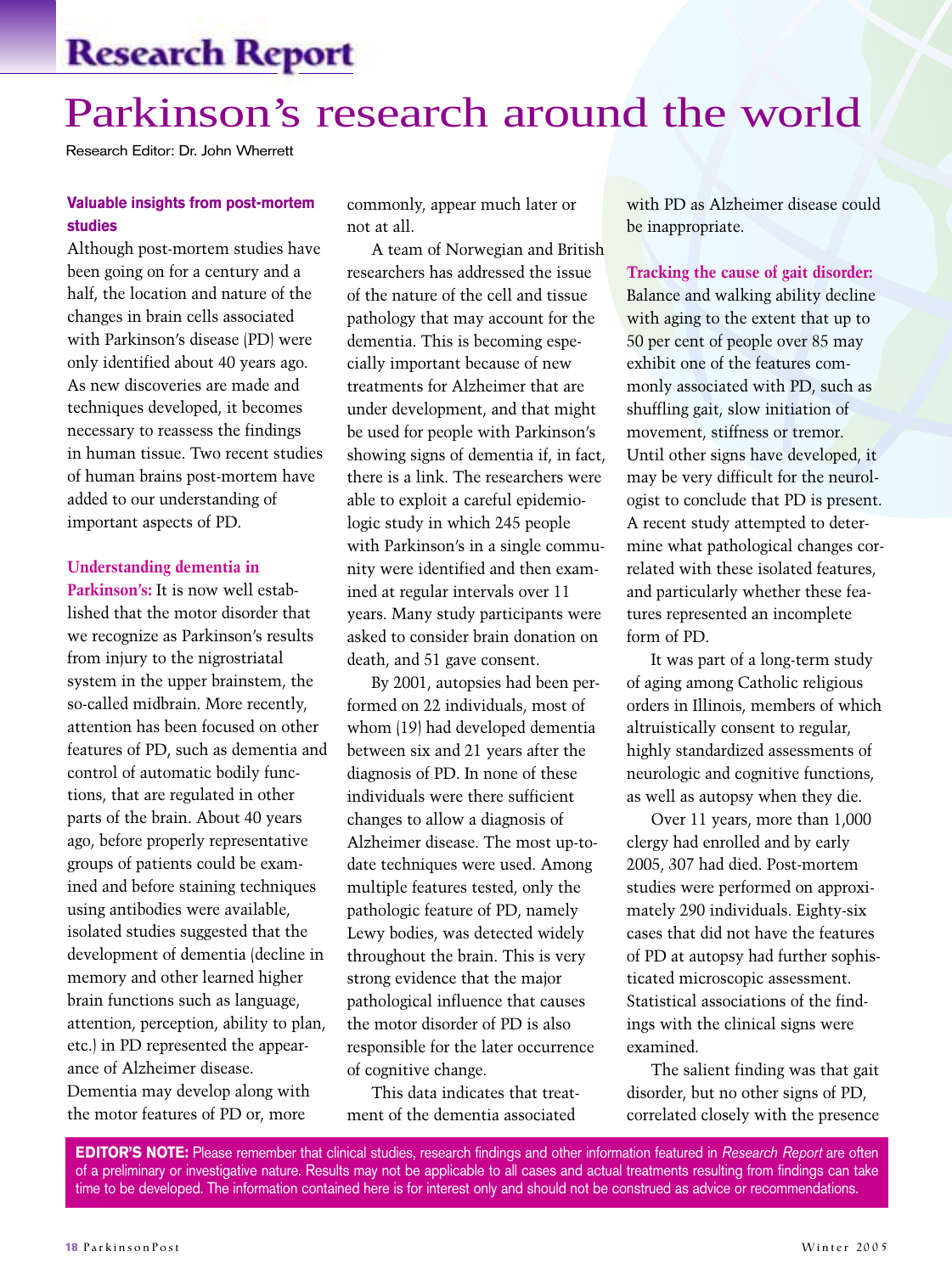of "neurofibrillary tangles" in the nigrostriatal system. Neurofibrillary tangles are one of the two clinical features of Alzheimer disease but are also found in a variety of other neurodegenerative disorders without the other main feature of Alzheimer: amyloid plaques. Gait disorder, and other PD features, did not correlate with dementia or the full pathologic features of Alzheimer disease or, indeed, with any other pathologies, such as small strokes.

This study shows that a pathology different from that of PD is associated with gait disorder and suggests that this pathology also causes dysfunction in the nigrostriatal system.

References: *Annals of Neurology*, November 2005 and January 2006

#### **Dopamine, parkin function and cell protection**

Dopamine, the neurotransmitter central to PD, is a highly reactive molecule, and complex mechanisms exist in brain cells to ensure that dopamine reactions are restricted to those favourable to normal brain function. One of the concerns about the therapeutic use of the dopamine precursor levodopa for control of the symptoms of PD is that unfavourable reactions might be initiated that would, in fact, accelerate damage to dopamine-producing cells.

Investigators at Harvard have been studying rat cells in culture that contain the human gene for parkin, an enzyme involved in the disposal of toxic proteins. Mutations in this gene (called PARK2) cause degeneration of dopamine nerve cells in the substantia nigra, resulting in



#### **Focus on…**

#### **Dr. Brian Staveley**



Could the common fruit fly hold vital genetic clues to the treatment of Parkinson's disease in people? That question is behind a promising research project headed by Dr. Brian Staveley at Memorial University of Newfoundland in St. John's.

A native of Orangeville, Ontario, Dr. Staveley

earned his BSc and MSc at the University of Guelph and his PhD at the University of Alberta en route to his current position, Associate Professor of Biology, Molecular Cell Biology and Developmental Genetics Laboratory at Memorial. On the way he spent some time at the Ontario Cancer Institute, where he became interested in cell survival mechanisms and the processes that oppose cell death. Cell death, particularly the death of dopamine-producing neurons, has been implicated in Parkinson's disease.

Originally funded by a Friedman Pilot Project Grant from the Parkinson Society Canada (PSC), Dr. Staveley's current work centres on *drosophila*, or the common fruit fly. By stimulating the gene  $\alpha$ -synuclein in the fruit fly's nervous system, scientists have been able to produce an excellent 'model' of Parkinson's disease, which can be used to study various features of the condition.

"We know that by manipulating this gene, we can trigger Parkinson's-like symptoms in fruit flies," Dr. Staveley explains. "We believe that by manipulating other genes we may be able to counteract this effect. In other words, we can find ways to stop the progression of, or provide protection against, Parkinson's."

Working closely with graduate students Annika Haywood and Amy Todd, Dr. Staveley has been encouraged by initial results. "We have shown that increasing the activity of the parkin gene can alleviate the Parkinson's-like symptoms in the  $\alpha$ -synuclein-induced model in fruit flies," he notes. "Now we are examining how and why parkin suppresses these symptoms."

"It's painstaking work," Dr. Staveley concludes. "There are so many possible pathways to investigate. But only by really understanding these pathways and processes can we determine what we need to focus on in terms of finding a treatment or cure."

an inherited form of PD. The investigators found that when they stimulated the release of dopamine in the cells, parkin molecules aggregated and became insoluble. This had occurred because the dopamine attached itself chemically to the parkin molecules and, in the process, prevented parkin from carrying out its role in the disposal of toxic proteins. They then looked at human tissue and found that concentrations of parkin combined with dopamine were elevated in the region of the nigrostriatal tract in the brain of a person with Parkinson's.

These observations (and a large

number of control experiments) strongly suggest a mechanism whereby dopamine over a long period might interfere with parkin function as well as the ability of the cell to protect itself from toxic proteins, thus leading to a progressive loss of dopamine cells. This again raises the question of whether levodopa treatment could hasten the progression of PD, an issue that continues to be studied in large clinical trials. A logical line of reasoning is that treatments that increase normal parkin in the cells would be protective.

References: *Nature Medicine*, November 2005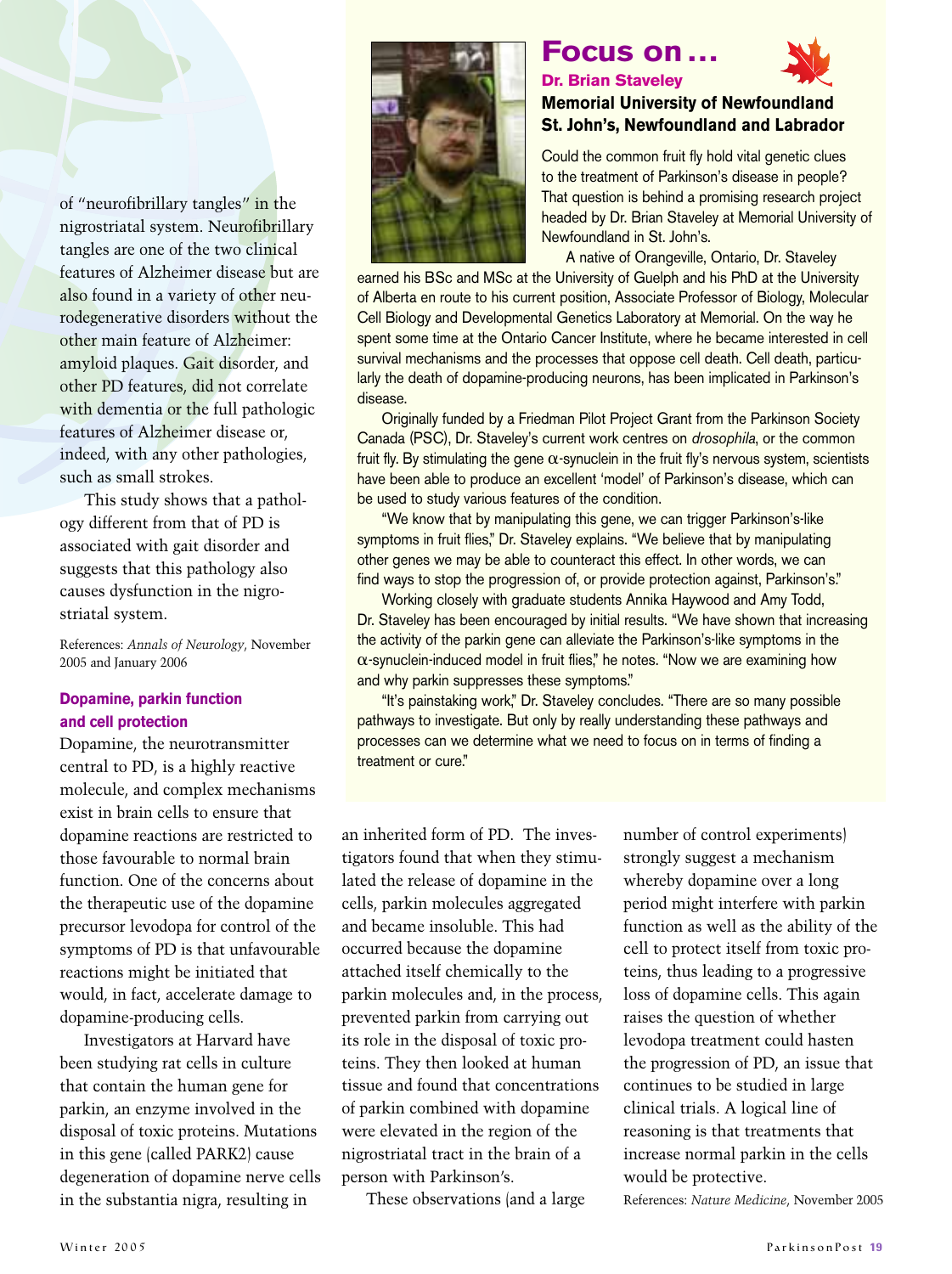# **Fifty-one days that changed my life:** Lessons learned along the road By Jon Kenny, Vancouver, BC Kootenay, BC.

ay one began with an uncomfortable excitement skipping about in my stomach. I stood with my bicycle leaning between my legs; James and Stan stood next to me, the three of us dressed in blue cycling jerseys near the end of Main Mall at the University of British Columbia. We overlooked the Rose Garden that lay across the Burrard Inlet, beneath the Coast Mountains that defines the most beautiful city in Canada, Vancouver. The entire country lay before us. The three of us had decided to bicycle across Canada to raise awareness and funding for Parkinson's disease.  $\overline{\rm D}$ 

On June 3, 2002, James Wells, Stan Gibbs and I pedalled east, while Jessica Cullis followed in our support vehicle.

#### **A grueling journey**

The ride is hard to describe in words. It was grueling, yet wonderful. In 51 days, I experienced every emotion I had ever known thrice

over. In 51 days, I completed the greatest physical, mental and emotional challenge of my life. The monstrous Canadian Rockies, the listless Prairies, the humid Canadian Shield—these were the physical obstacles. Loneliness, isolation, exhaustion, frustration, joy, and fear—these were the mental and emotional obstacles.

Imagine being dead-tired, your toes frozen after reaching the top of the tallest road summit in Canada. It is the 120th kilometre of a 150-kilometre day, it is sleeting, and then you are zipping down the other side of this mountain at 65 km/hr on a bike. Raindrops become bee-stings, and passing automobiles become life-threatening enemies. You are pinched between thundering tractortrailers that spray blinding mists and a two-foot high guardrail that lines a 2,000-foot cliff.

After crawling into Creston, BC, you've completed only day six of 51 days.

**More than physical stamina**

It took more than physical stamina to cycle 6,200 kilometres of the most diverse geography in the world. In each major city, we held fundraisers and met with hundreds of Parkinson's disease patients as well as their families and their communities. I will never forget this trip. At each stop I could see the spark of hope and gratitude in many grateful people's eyes. This is what fueled my motivation during the ride.

I first experienced this during our first rest in Lethbridge, Alberta. We were packed into a restaurant downtown. It was blistering outside, and we were exhausted from the flat, black asphalt that cooked us as we traversed Alberta. As I sat there eating quickly, I looked around the table and realized that although I had just pushed myself on a bike over the Rocky Mountains, I still had the ability to eat without travail—something many of those around me were not able to do.

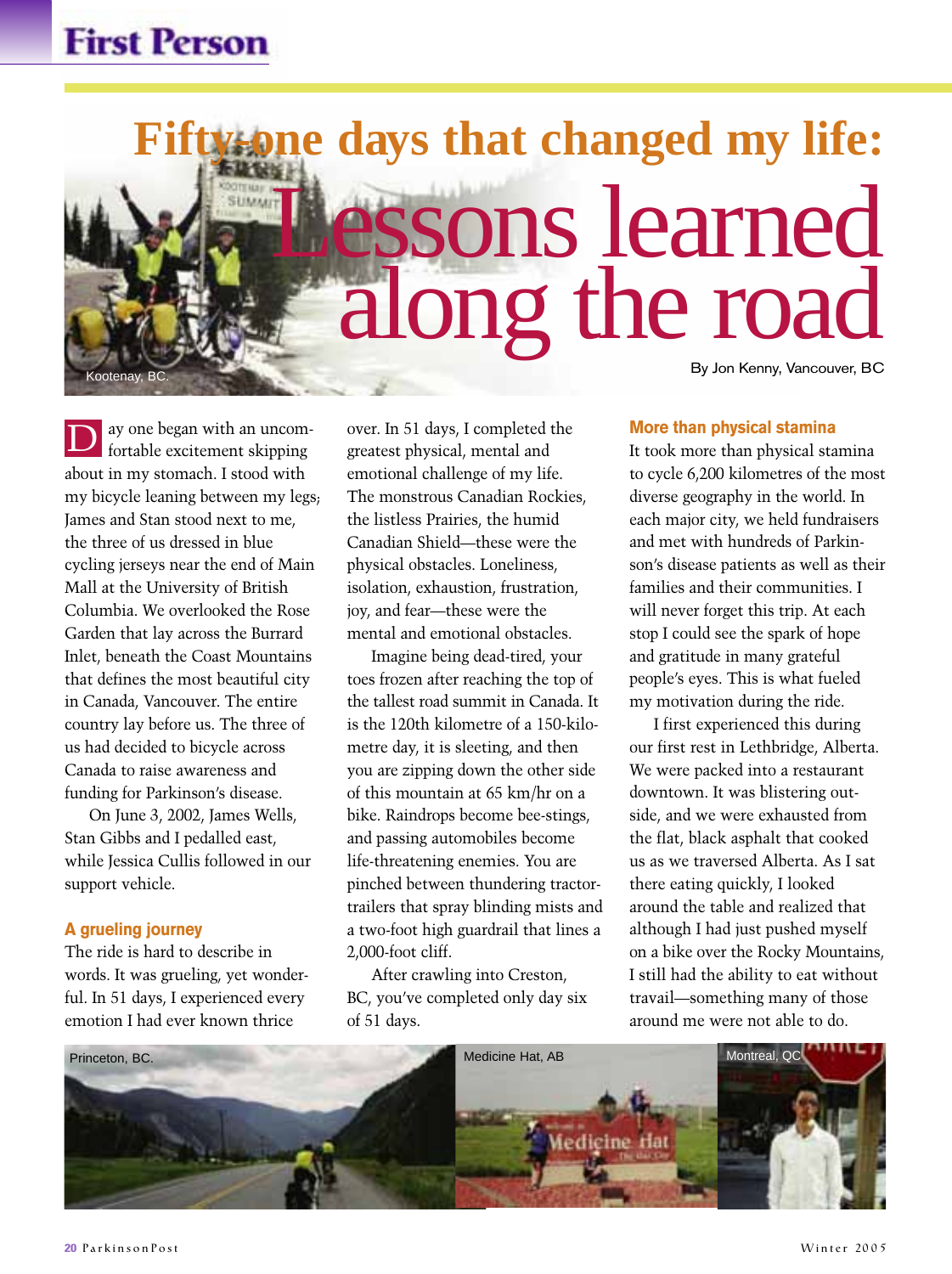Yet, the people at the lunch praised me for my dedication and courage. They expressed hope that one day others wouldn't suffer as they did, and they thanked us for our contribution.

Next, we rode into Medicine Hat; we were heat exhausted. The sun scorched our backs while we rode. We were dehydrated, and our legs wobbled beneath us as we took a picture before the sign welcoming us to the "Gas City."



*Nearing the end of the ride, the team pauses to celebrate in Fredericton, NB. From left to right: Stan Gibbs; Les Hull, Mayor of Fredericton; Jessica Cullis, the support team driver; Connie MacMillan, person with Parkinson's; Randy Dickinson, from the Premier's Council on the Status of Disabled Persons; James Wells, and Jon Kenny.*

However, as we posed, the daughter of a man with Parkinson's disease ran from her mini-van, grabbed Jessica, and hugged her with tears in her eyes. Her husband cycled with us into Medicine Hat with a rolling sign behind him announcing the arrival of the Ride for Parkinson's disease. They treated us like celebrities, thanked us and expressed hope that our ride would make a difference.

#### **Chasing a mirage**

Biking into Winnipeg was like chasing a mirage. We saw the city from 30 kilometres, yet as we cycled, the city seemed to never draw near. There were no shoulders in Manitoba, so we were cycling with the traffic. Tractor-trailers and cars zoomed by us in the left lane; each pass electrified me with fear. We bounced into the city over the summer road repair and were treated to dinner at The Forks. There Stan and I listened to Wayne, a person with Parkinson's, describe his passion—fishing with his sonsand how it was slowly being taken from him by his disease. Wayne's wish was to fish with his sons for as long as possible. Stan and I were moved by Wayne's courage.

Unrelenting head winds, deer flies, tortuous terrain, and the smell of moose carcass typified our ride through the Canadian Shield. In Thunder Bay, a local newspaper reporter took pictures of us at the Terry Fox Memorial. The definition of courage and dedication to humankind was forged by Terry Fox. I was inspired by what he had accomplished, and in some way, I had a better understanding of what he had to endure while on the road. Then Elaine, a wife of a man with Parkinson's, came to us in tears and thanked us for our courage and for our contribution to Parkinson's research. She told us, "If my husband's life is made better by any new medicine or advancement, then you have had a hand in that. You're very courageous, and as a mother I would be very proud to have you as

sons." This compliment, accompanied with a mental image of the Terry Fox memorial, is indelibly stamped in my memory. It gave me hope and strength; I could push through any pain, any weather, any obstacle after that point. I was helping people with each pedal stroke.

**Pride and accomplishment**

Similar meetings and inspirations occurred in Toronto, Ottawa, Montreal and

Fredericton as well as many small towns across our great country. On July 23, 2002, James, Stan and I raced into Halifax, Nova Scotia. This was the proudest I had ever been. We dashed into Halifax at 60 km/hr with Roy Maguire, then the president of ADT Canada (our sponsor) driving ahead of us. Jessica drove behind us. James was ecstatic as his mom had flown there to be with him. Stan grinned with satisfaction, and I laughed to hold in a wave of emotion that swelled in my throat and behind my eyes. I had made it. We all had made it. I will never forget the lessons learned during those 51 days.

I write this as I enter my third year of medical school at the University of Toronto. Those 51 days taught me countless lessons. The people and families I met gave me confidence about my role in society: I am here to help others. They gave me a new understanding of humanity, dedication and, most importantly, hope.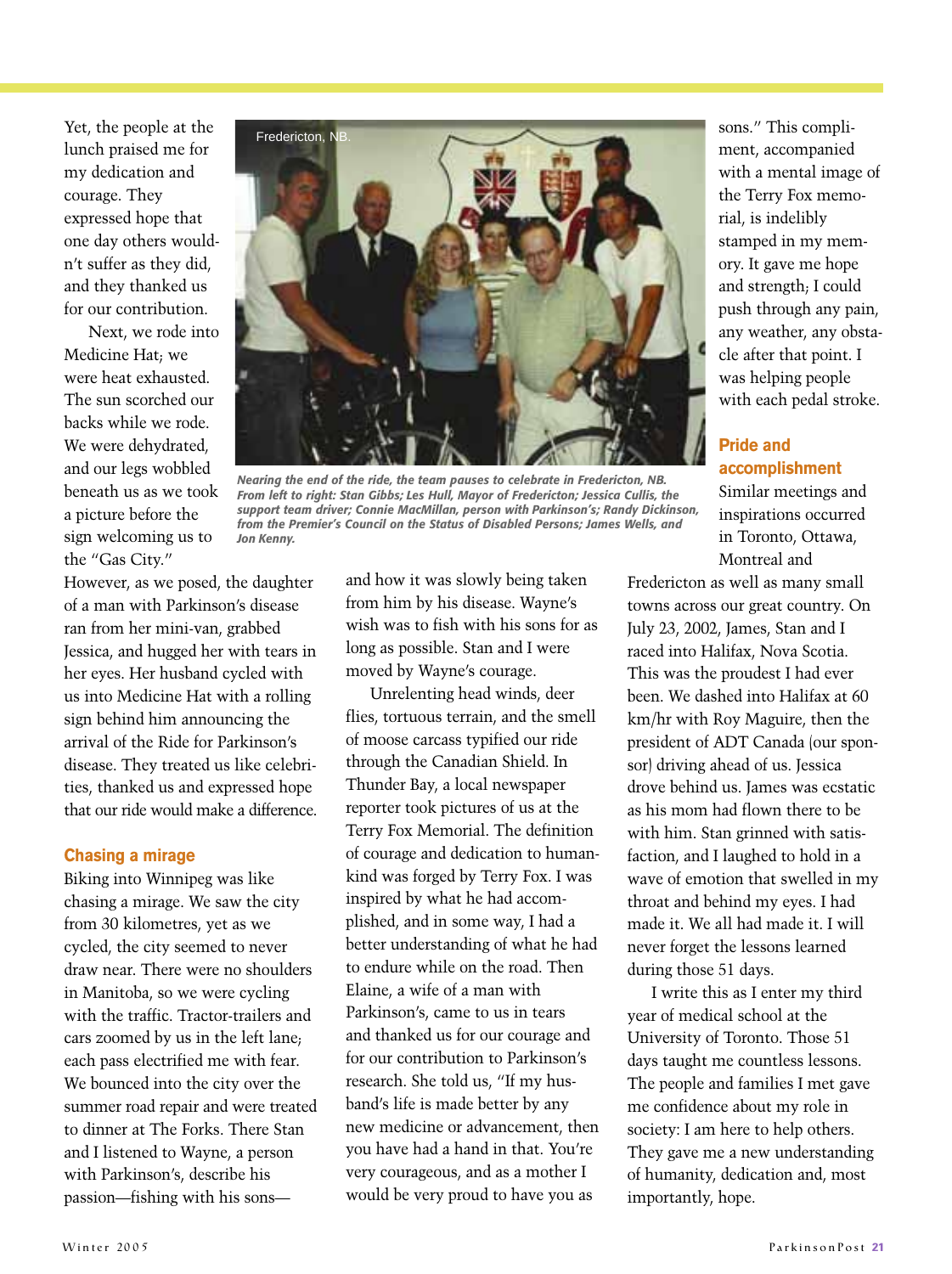# **Ask the Expert**

*"I'm in my late 40s and I was recently diagnosed with young onset Parkinson's. Will the disease affect my sex life? What effect will my Parkinson's-related medications have? Q*

Your question is very impor-Your question is very impor-<br>tant, as your sex life plays an important role in your quality of life and quality of relationships. As you probably know, sexual problems are highly prevalent in society: more than two out of five women and one out of five men experience sexual dysfunction in their lifetime. Sexual dysfunction is characterized by psycho-physiological changes associated with the sexual response cycle, including inhibited sexual desire, painful intercourse, lack of orgasm, erectile dysfunction, and rapid (premature) ejaculation.

Due to your Parkinson's, you and your partner may face a few challenges regarding your sensuality, intimacy and sexuality. People with PD experience significant physical and emotional changes, which may disturb their sensual perception and intimate communication.

To understand the effect of PD on your sex life, you must first understand normal sexual response. Normal sexual functioning demands intact anatomic structures including the autonomic, sensory and motor system; proper arterial and venous blood supply; a balanced hormonal profile, and a healthy emotional state. Age-related decline in most organ systems may cause some decline in sexual functioning. Most people start noticing these age-related changes between the ages of 40 to 50; however, this rate of decline is increased when a

person has a chronic illness.

PD impacts sexual function in all the above areas. For example, the diagnosis itself may cause an emotional crisis, resulting in a lack of desire by the person with PD and his or her partner. If you try to have sex in this tense period, you'll probably encounter some sexual dysfunction due to your and your partner's anxiety or depressed mood.



This emotional mood can make it difficult to become aroused. A man may have difficulty getting or keeping an erection, and a women may experience vaginal dryness and painful sex. Both partners need a lot of supportive, intimate love during this period. If you encounter any sexual dysfunction, don't despair. Realize that your condition is a situational dysfunction that will improve as you learn to manage the disease.

Getting medical treatment for depression and anxiety may help you regain your previous sexual desire and function. However, one of the most frequent side-effects of anti-depressants is the difficulty to reach an orgasm.

Parkinson's-related motor symptoms such as rigidity, tremor and

bradykinesia may influence your flexibility and cause you to become more passive, thus imposing a more active role on your healthy partner. Some couples cope well with these sexual role changes, yet others need professional support to adjust to these changes. Usually, a sex therapist can suggest some foreplay tactics and help you find a sexual position that will enable pleasurable stimulation for both of you.

As the disease progresses, sexual changes can be caused by the deteriorating dopaminergic mechanism and by treatment with anti-parkinsonian medications. Medications like Dopa-agonists might change desire. Some of the medications may induce autonomic disturbances like erectile dysfunction, mood and libido changes. If you sense an undesired effect (e.g., hypersexuality) from any medication, ask your physician about changing your dosage or type of medication.

One final note: many physicians and other health care providers find it difficult to address sexual issues. Some may have difficulties initiating a conversation on sexual health, and others may feel that they lack the proper training on sexual health counselling. Nonetheless, remember that you are entitled to receive proper medical advice that will promote your sexual health. So share your concerns, overcome your embarrassment, and seek help to improve your sexual health.

#### *Gila Bronner, MSW, MPH*

*Director of the Sex Therapy Service in the Sexual Medicine Center, Sheba Medical Center, Ramat-Gan, Israel*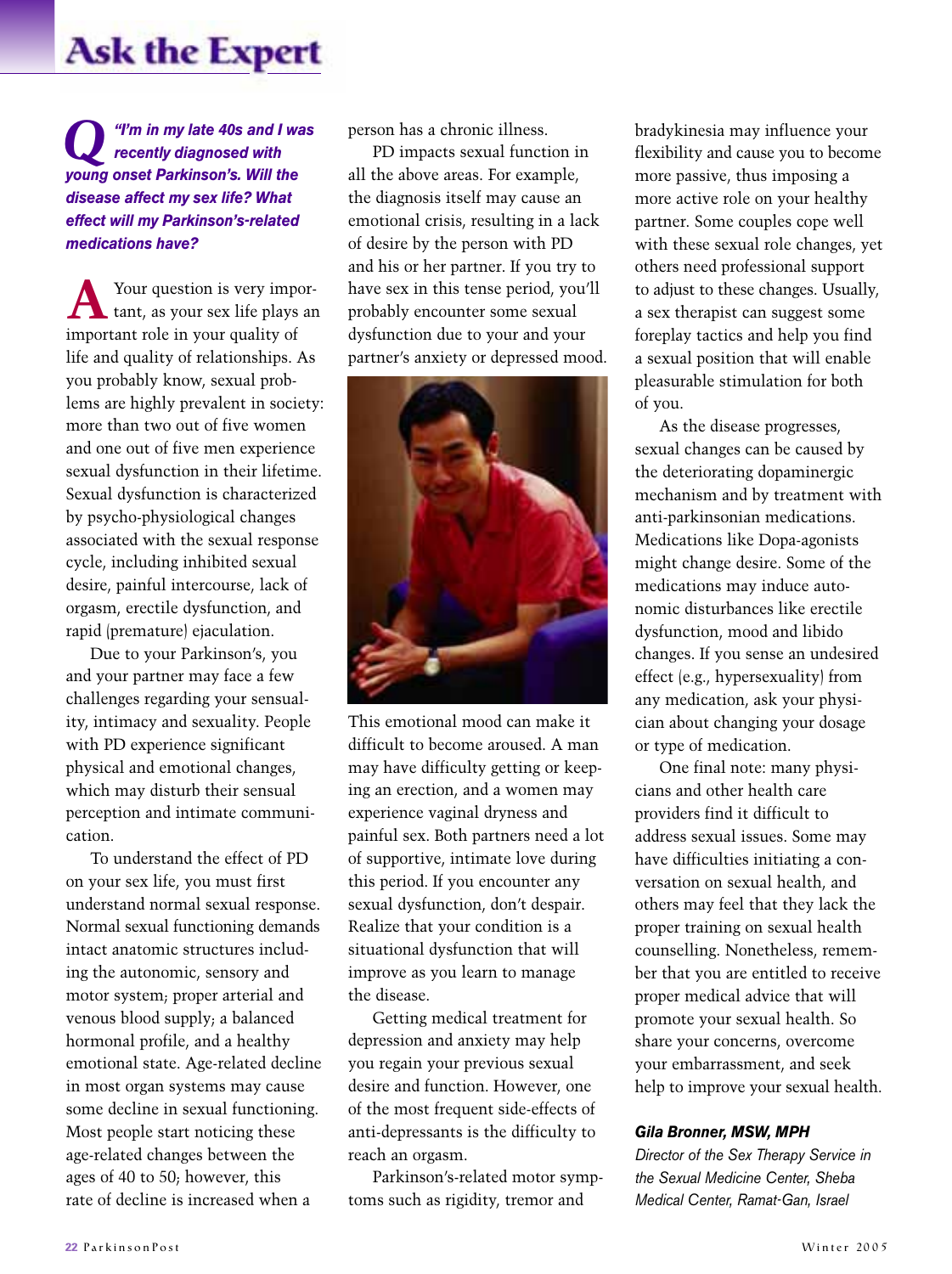## **Resources**



#### **Living well with Parkinson's, second edition**

*By Glenna Wotton Atwood, Lila Green Hunnewell and Roxanne Moore Saucier*

*Reviewed by Jennifer Watson of Premier Homecare Services Inc.*

This personal, practical resource written by a Parkinson patient is a comfort for those with the disease and for family members. Atwood feels leading a satisfying life with Parkinson's means being an informed patient with a positive attitude and having proper personal care, good nutrition, and reliable support. Her book is infused with tips, resources and information on everything from lifestyle changes to hallucinations, and from current medications to caregiving.

For family and loved ones, this book effectively frames the life, needs, fears and frustrations of someone living with Parkinson's. While lacking in Canadian resources and references, this book is still an insightful, down-to-earth read.

Visit your local bookstore to order a copy.



#### **Parkinson's Disease: Questions and Answers, fourth edition**

*By Robert Hauser, Kelly Lyons, Rajesh Pahwa, Theresa Zesiewicz, and Lawrence Golbe*

*Reviewed by Barbara Snelgrove*

This slim resource is an "everything-you-want-toknow" about Parkinson's disease. The book's question and answer format is an excellent way to cover the topic. Questions include How does one diagnose Parkinson's disease? What are the basic treatment strategies? and Which Parkinson patients are candidates for surgery?

The authors provide context for each answer and often include results of studies and clinical trials to support the information. Some topics, such as medications, are quite clinical with graphs and diagrams, but the detailed description on the various surgery options is most informative. The CD-Rom is an added companion feature.

Available at a bookstore near you.



#### **Laurel's Kitchen Caring: Recipes for Everyday Home Caregiving**

*By Laurel Robertson, Carol Lee Flinders and Brian Ruppenthal*

#### *Reviewed by Chris Noone*

Visit your local bookstore and you'll find shelves upon shelves of cookbooks. So why buy *Laurel's Kitchen Caring*? One reason only: You're caring for someone who is ill.

In her new book, Robertson turns her culinary skills to creating dishes that nourish and comfort the sick. This 150-page paperback offers up a variety of recipes in such categories as comfort foods, casseroles and treats, healing soups, simple pleasures, and care for the caregiver. The majority of recipes are written in paragraph form, so you'll need to do a bit more reading than you would with a traditional cookbook; however, the recipes are easy to make.

Although not specific to Parkinson's disease, the recipes in this book will help you create tasty dishes that are sure to soothe the sick.

*Laurel's Kitchen Caring* is available at your local bookstore.



#### **Annual Report 2005 Parkinson Society Canada**



annual general meeting in November 2005, Parkinson Society Canada's *Annual Report* reviews the Society's progress during the past fiscal year at the national level and includes highlights from regional partners.

The report contains extensive information about our research program and showcases PSC-funded researchers. Also included are detailed financial statements, education accomplishments, advocacy and support program information, and recognition of donors, volunteers, corporations and foundations.

Please request a free bilingual copy of the *Annual Report 2005* by calling 1-800-565-3000 ext. 3394, or view it online at www.parkinson.ca.

Please remember that while Parkinson Society Canada provides information about the availability of new resources in this section, this does not necessarily imply recommendation or endorsement of the contents.